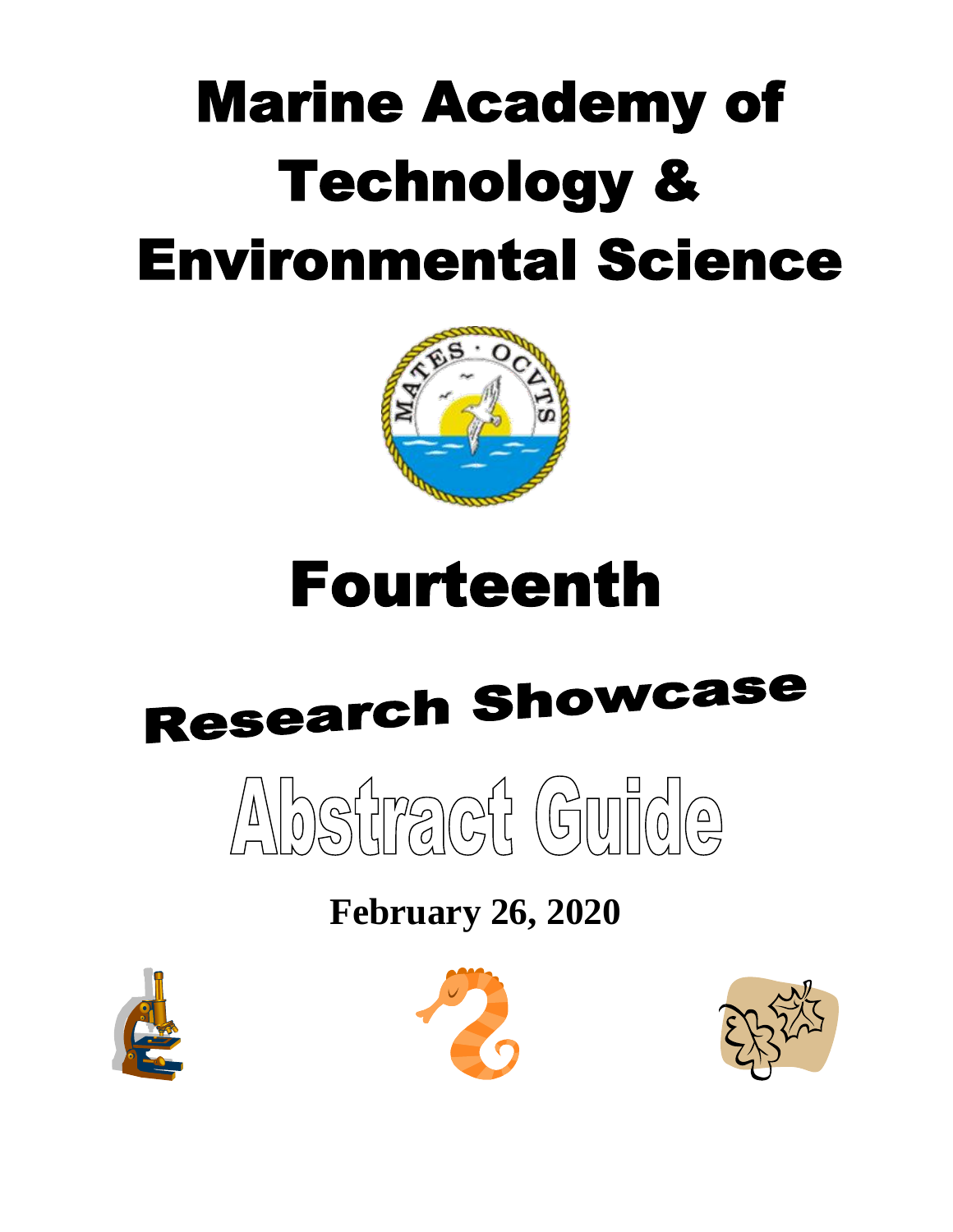**This is the Fourteenth year of the Research Expo! We had a strong 2018-2019 student research year outside of MATES with 30 projects selected for the Delaware Valley Science Fair and posters presented at the New Jersey Terrapin Meeting in October 2019. There will be approximately 80 projects competing at Stockton University's Jersey Shore Science Fair in March 2020. All freshmen and transfer students are required to conduct an independent experiment. Once completed, the students prepared a poster culminating in the poster session on February 26, 2020. Many hours went into the projects as the first year MATES students will be presenting their posters. All posters will be displayed in alphabetical order of their last names in nine categories. They will also be judged based on a category that is common to their project type.** 

 **We would like to thank the students for their project presentations this year. The students worked hard and it will show in the following abstracts, and during their poster session. Mr. Jason Kelsey, fellow research coordinator provided the students with tremendous insight on research. Mr. Kelsey has been and will continue to be a tremendous advisor to the MATES students.** 

 **Thanks to the MATES Parent-Teacher-Student Organization that was generous in providing funds for materials for numerous projects. We wish to thank our Ocean County Vocational Technical School Board of Education, Administration (Ms. Homiek, Dr. Michael Maschi, Mr. Frazee, and Mr. Biscardi, MATES Principal). A special thanks to the MATES Staff, especially Mr. David Werner (research advisor), Dr. Michael Bixler, Mr. Brian Jones, Ms. Maryann Minnier, Ms. Mia Dill, Ms. Jennifer Hudak, Mrs. Kelly Kelsey, Mr. Adam Sprague, Ms. Michele Colon, Mr. Joseph Arfin, Mr. Brian Coen and Ms. Melissa Wolleon who contributed to the success of the project. Also, many, many thanks to Ms. Katie Manna, Ms. Esther Gallacchio, and our dedicated maintenance staff for all of their support and assistance. Our lunch was prepared by Ms. Deborah Dimm and Ms. Linda Burton.**

 **Thanks to the parents who have contributed much time and effort in making the projects possible. Without parental support, this research would not be possible. This year's Research Class helped to organize the Expo, and a special thank you to our Research Assistance and Development (RAD) Team for helping the young researchers for outside fairs and this Expo. RAD met over the summer and throughout the school year by providing our students with assistance! Thanks to the RAD senior coordinators Ariel Baiano and Rebecca Mastrola. And, last, but not least, a very special thank you to all of our judges who volunteer to provide our students with constructive feedback about their projects. We greatly appreciate your time and expertise in making the 2020 MATES Research Expo a true success. Thank you first year research students and good luck!** 

**Sincerely,**

John Wrock

**John Wnek, Supervisor, Science and Research**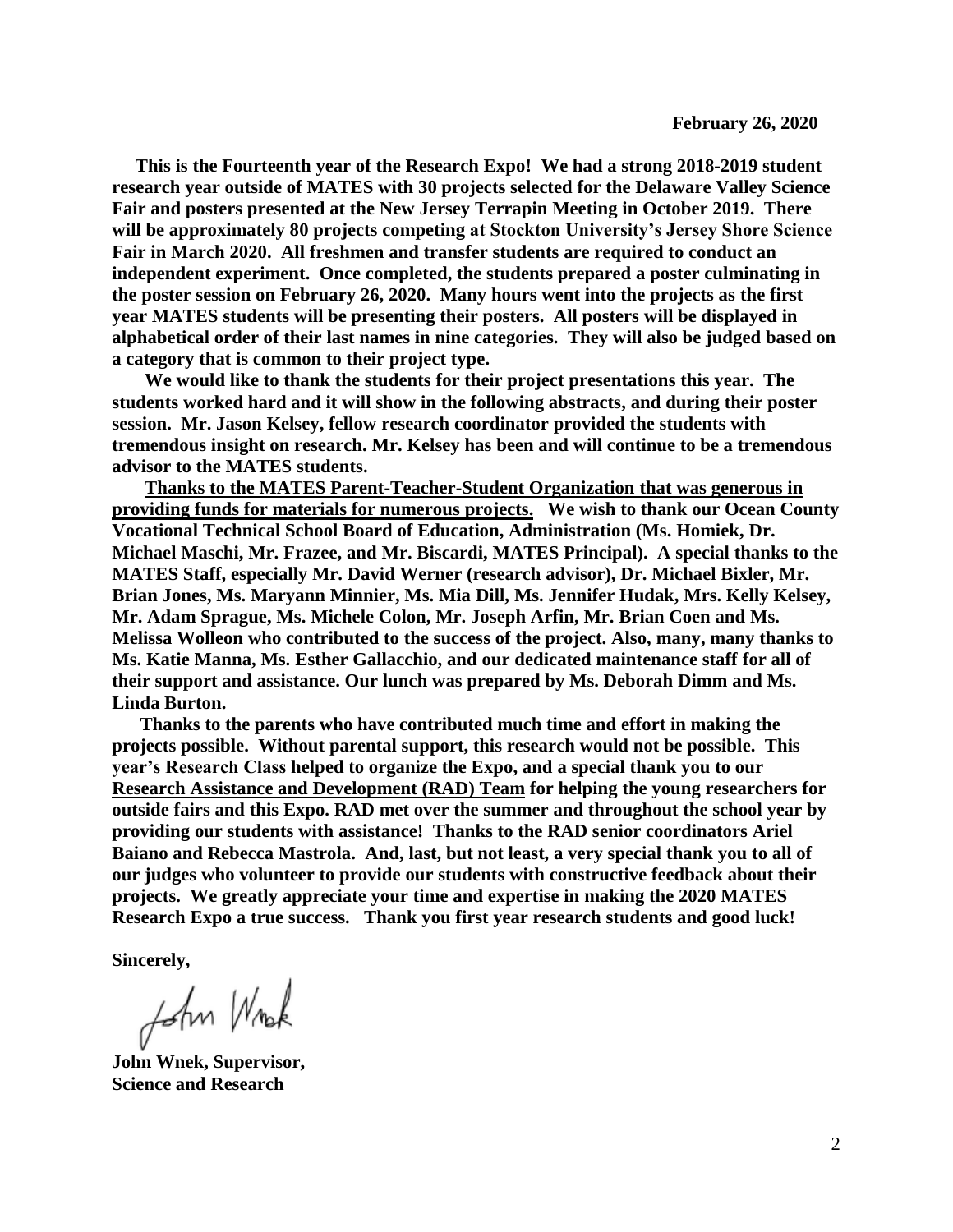#### **TABLE OF CONTENTS**

| <b>CATEGORY/PROJECT NUMBER</b>                            | <b>PAGES</b> |
|-----------------------------------------------------------|--------------|
| <b>BEHAVIORAL &amp; SOCIAL SCIENCE</b><br>$(101 - 113)$   | $4 - 8$      |
| <b>BOTANY</b><br>$(201 - 210)$                            | $9 - 12$     |
| <b>EARTH &amp; ENVIRONMENTAL SCIENCE</b><br>$(301 - 309)$ | $13 - 16$    |
| <b>HEALTH, MEDICINE &amp; SPORTS</b><br>$(401 - 409)$     | $17 - 20$    |
| <b>MARINE SCIENCE</b><br>$(501 - 509)$                    | $21 - 25$    |
| <b>MICROBIOLOGY</b><br>$(601 - 606)$                      | $26 - 27$    |
| <b>STEM</b><br>$(701 - 710)$                              | $28 - 31$    |
| <b>ZOOLOGY</b><br>$(801 - 808)$                           | $32 - 34$    |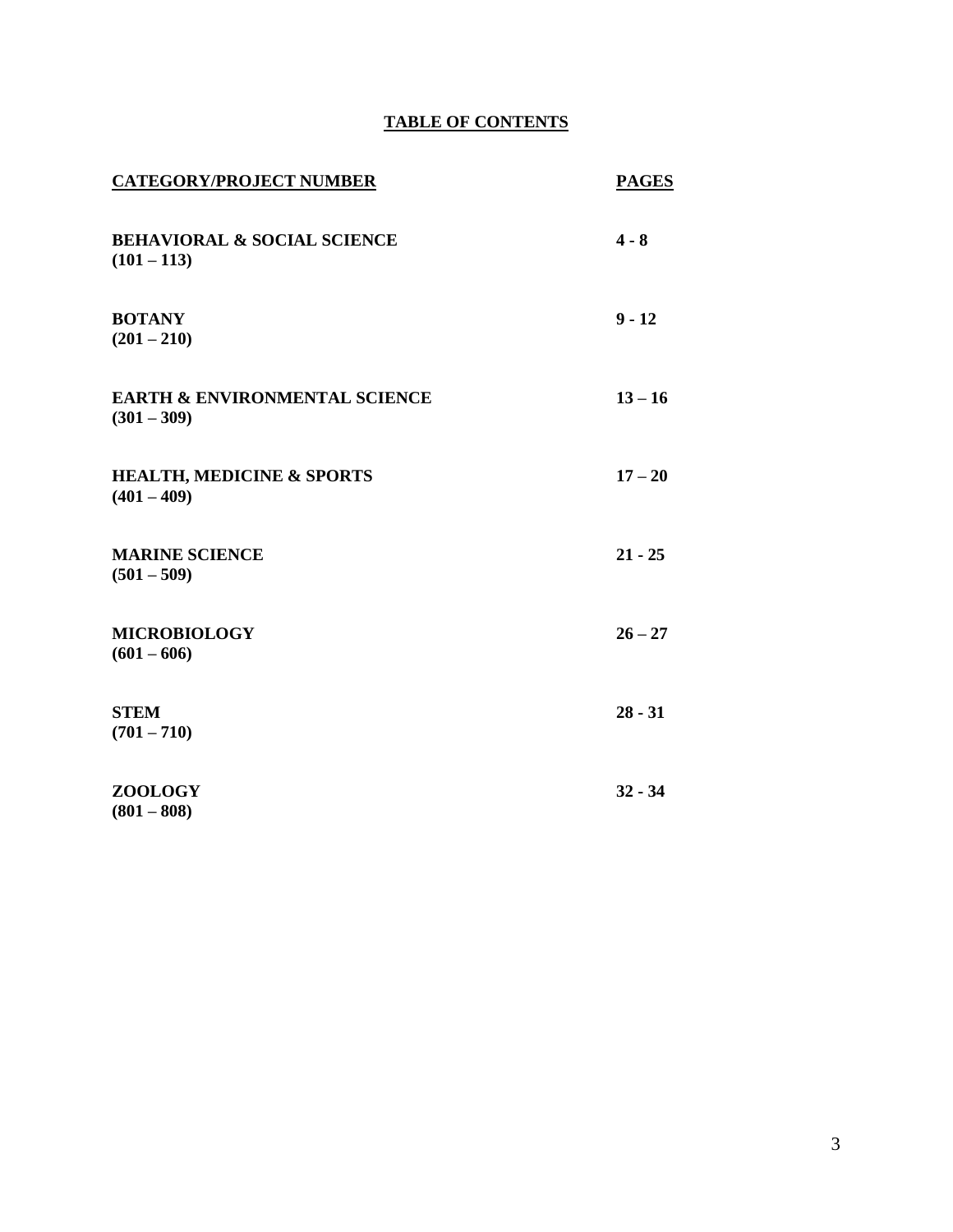#### **101. EFFECTS OF SOCIAL MEDIA ON SOCIAL SKILLS**

Kian Adams, Block 3 Science Class, Marine Academy of Technology and Environmental Sciences (MATES), Advisors: Mr. Jason Kelsey

Throughout recent years, social media has had a huge increase in modern day society. Almost anyone that you may encounter will probably have some platform of social media on their phones. With these options of communication arose the question on whether or not social media has effects on any of our in-person social skills. To try and find an answer, a survey was created asking questions about the takers social media usage and their personal rankings of their own social abilities. This survey was then distributed by hand or by online messaging to get people to take it. Overall, 94 responses were turned in for the project for 2 months from December 2019 - January 2020. Overall, the responses showed a majority of survey takers spend 1-3 hours on social media, and most of the survey takers answered saying that they had good social skills. From these results, it can be concluded that there is no correlation between social media and social skills.

#### **102. AN EXAMINATION ON HOW MUSIC AFFECTS MATH EXAM RESULTS**

Ryan Breen, Block 1 Science Class, Marine Academy of Technology and Environmental Science (MATES), Advisors: Dr. John Wnek and Mr. David Werner

Music is vocal or instrumental sounds (or both) combined in such a way as to produce beauty of form, harmony, and expression of emotion, and it is all around the world. Humans have incorporated music into their everyday lives, and some listen to it even while doing work, and some teachers even play it during tests (usually classical). This begs the question if it is beneficial or not during test taking. This study focuses on the answer to that question. In the experiment Participants took four math tests all on the order of operations, and each test was timed for two minutes, and graded on amount answered, and percentage correct of answered questions. Each test was given with a different genre of music playing (Classical, Pop, no music, and preferred music). Results showed that when listening to classical music, the amount of questions answered decreased, and the percent correct decreased. For pop music, the percent correct was the same, but the amount of questions answered significantly dropped compared to no music. Finally, when listening to their preferred music, participants answered slightly more questions, and had the same percentage. These results point to preferred music and no music being the best things to listen to during a test, and the worst would be classical, which is what people normally listen to if any music during tests.

#### **103. THE EFFECT OF SOCIAL MEDIA ON TEENAGERS**

Kyle Cousens, Block 4 Science Class, Marine Academy of Technology and Environmental Science (MATES), Advisers: Dr. John Wnek and Mr. David Werner

Social media is a type of online communication in which users can share and view content with a community of people. There has recently been much concern for the mental health of teens that use social media. This study examines the use of Instagram. High schoolers ages 14-18 from the Marine Academy of Technology and Environmental Science, Toms River High School South, and Old Bridge High School were used to determine the effects of social media on the mental health of teenagers. The subjects went one week without social media and filled out a survey, and then were exposed to social media for a week until filling out another survey. The surveys showed that teens were more likely to be depressed or anxious when using social media. When not using social media, only 12.0% of the subjects reported feeling depressed. After being exposed to social media this number increased to 17.8%. The rise in anxiety was similar. When not using social media, 26.7% of the teens reported feeling anxious. This number jumped to 31.6% after being exposed to social media. At the beginning of the study only 9.3% stated they would consider permanently quitting social media, but this number became 19.3% by the end. The results suggest that social media can have negative mental health impacts.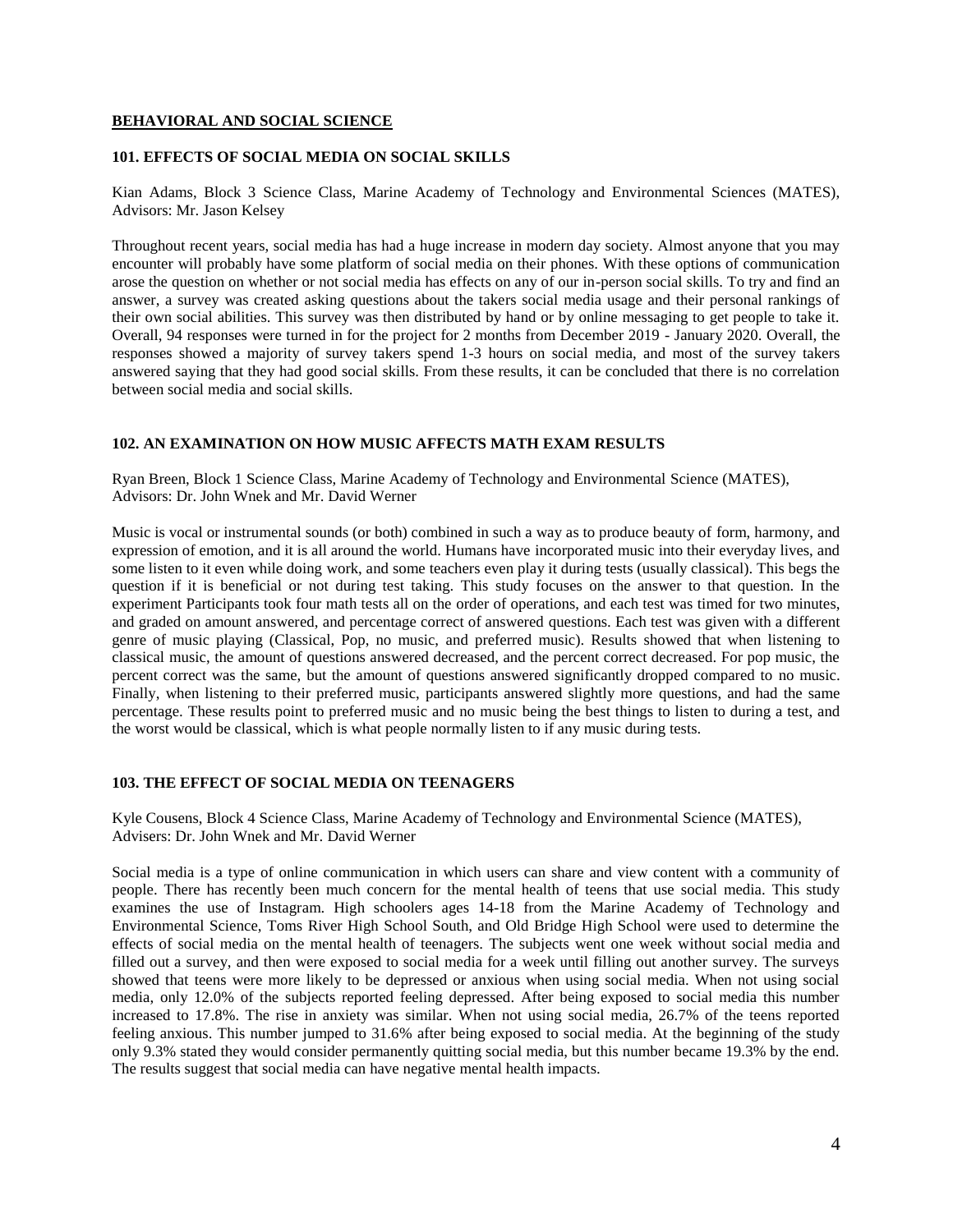#### **104. HOW MEDITATION AFFECTS STRESS ON MIDDLE SCHOOL STUDENTS**

Isabella Funaro, Block 3 Science Class, Marine Academy of Technology and Environmental Science (MATES). Advisors: Dr. John Wnek and Mr. Jason Kelsey

Mental stress is a significant part of the day for many school students. Meditation is a way to train the mind into a relaxed state that can help reduce that stress. This research examines whether or not meditation can actually help lower stress levels in average middle school students. A survey was constructed to gather data on the change of stress levels, about a test or quiz, before and after meditating. This survey was distributed to math students at Manchester Township Middle School, where their teachers had them complete the questions. The responses showed that stress levels were reduced in some, but there was also a significant amount of students that claimed that the meditation had no effect on their stress. In the survey, the students explained why they thought the meditation did or did not help with lowering their stress. This showed that meditation is more effective when it is enjoyed and taken completely seriously, but it is a valid stress- reduction technique for those that do.

#### **105. THE EFFECT A CROWD OF PEOPLE HAS ON AN INDIVIDUAL**

Claire Gosse, Block One Science Class, Marine Academy of Technology and Environmental Science (MATES), Advisors: Dr. John Wnek and Mr. Jason Kelsey

Humans have demonstrated the tendency to stick with the crowd all through history; however, scientists have struggled to find the correlation between the individual thought process and the group thought process. Scientists believe people prefer to say with the majority to not be noticed when they fail which is why very few people are successful. The performed experiment compared the results of the test with and without people's answers influencing them. The test was an obstacle illusion, so there were more than one possible answers. There was always a crowd around the people, but the first test there was prepared people with varying answers, but the second test the prepared people had the same answer repeating them before the person being tested answered. Glancing over the results, there was a significant decrease of the answers stayed the same with the person being tested with the crowd influence. All in all, the t-test and results demonstrated there was a difference between the test with only the individual thoughts and the crowd's influence.

#### **106. THE EFFECTS OF FOOD DYE ON THE ATTRACTIVENESS OF FOOD**

.

Parker Gutierrez, Block 3 Science Class, Marine Academy of Technology and Environmental Science (MATES), Advisor: Mr. Kelsey

Food dyes are chemical substances that were developed to enhance the appearance of many foods. Companies that produce food products will often use dyes such as Yellow 5 and Red 40. Since Yellow 5 is one of the most used dyes it was used to dye the foods in this experiment. This study examines the effect that food dyes have on the attractiveness of a variety of foods in the market. Samples of mustard, peanut butter, salmon, pancakes, and mac and cheese were put into a survey and compared against their dyed versions. The survey asked participants to answer which food they found more attractive without knowing which food is the dyed version. One hundred people took the survey which was delivered electronically through Google Forms. The survey results showed a strong trend in dyed foods being more attractive. These results are important because they give food companies assurance that the food dye they put in their products actually makes the food appear more attractive helping give their product an edge against their undyed counterparts.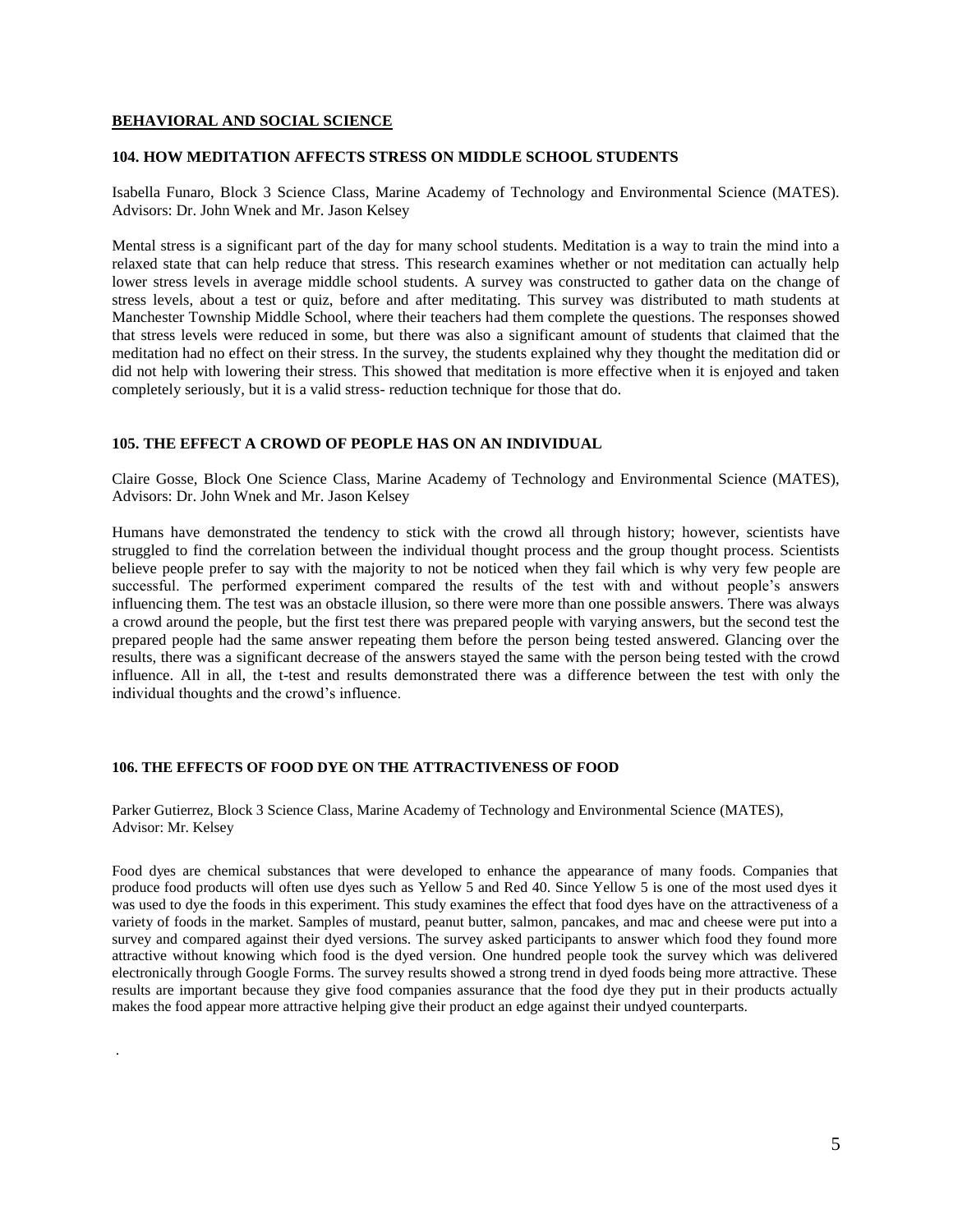#### **107. PREVALENCE OF THE CAUSES OF ECONOMIC DOWNTURNS IN THE LAST CENTURY**

Ethan Johnson, Block 2 Science Class, Marine Academy of Technology and Environmental Science (MATES), Advisors: Dr. John Wnek and Mr. Dave Werner

Economic downturns are simply believed to be the result of a weak economy, although they have much more variation. Over the most severe downturns of the past century, many similarities align, including a global downturn in the late 2000's as well as many unique circumstances depending on the country. This research was conducted in order to get a better sense of why downturns, which is where a country's economy takes a "turn" for the worst, occur. My research also discovered how they occur, and, based off of what has plagued the global economy, what to do to help prevent in the future. The Great Recession of 2008 showed us that it is important on who gets loans, and in the future, the loan process must be tight and highly regulated. For the data collection, low points for five of the world's largest economies (based on GDP) were recorded and analyzed, and they fell into one of 6 categories. These included inflation, political issues, stock crashes, high interest rates, bubble bursts, and an others category. The collected data from the downturns and their respected causes was compiled, thus suggesting the prevalence of each cause. The research showed that stock crashes accounted for 40 % of the recessions, of which 3 of the 4 were from the financial crisis of 2008. Based on the conducted research, stock market crashes are the most prevalent cause of a nation's economic downturns.

#### **108. THE RELATIONSHIP BETWEEN SALARY AND PERFORMANCE IN THE NBA**

Mostafa Khedr, Block 1 Science Class, Marine Academy of Technology and Environmental Science (MATES), Advisors: Mr. Jason Kelsey and Dr. John Wnek

Did you know that a professional athlete can make upwards of 100 times the salary of the President of the United States? My research project aims to answer the question of whether or not these exorbitant salaries are given out fairly to players who deserve them, or whether it is based more off of social influence. I hypothesized that the hundreds of millions of dollars given out to certain NBA players are not proportionate when compared to their actual skill and usefulness to their team. I use the Value Point system or "VPS" for short, which is a formula that can calculate a basketball player's usefulness on a team rated by a number. I conducted two trials with five current NBA all-star players in each. For each player I calculated the VPS rating of their average performance this season, and included their salary for this season. When all the ratings and salaries are collectively compared, it is not hard to tell that often the salary of the players who are the most useful to their team pales in comparison to that of players who have more social influence and cant back it up with as much skill. This could potentially negatively affect those who bet money on sports because if one were to assume that the higher a player gets paid then the more skill they have, they would sadly learn otherwise and could lose money. High salaries are paid to people who play a sport for entertainment; therefore, a more equitable system can ensure that players who rightfully deserve higher pay get it.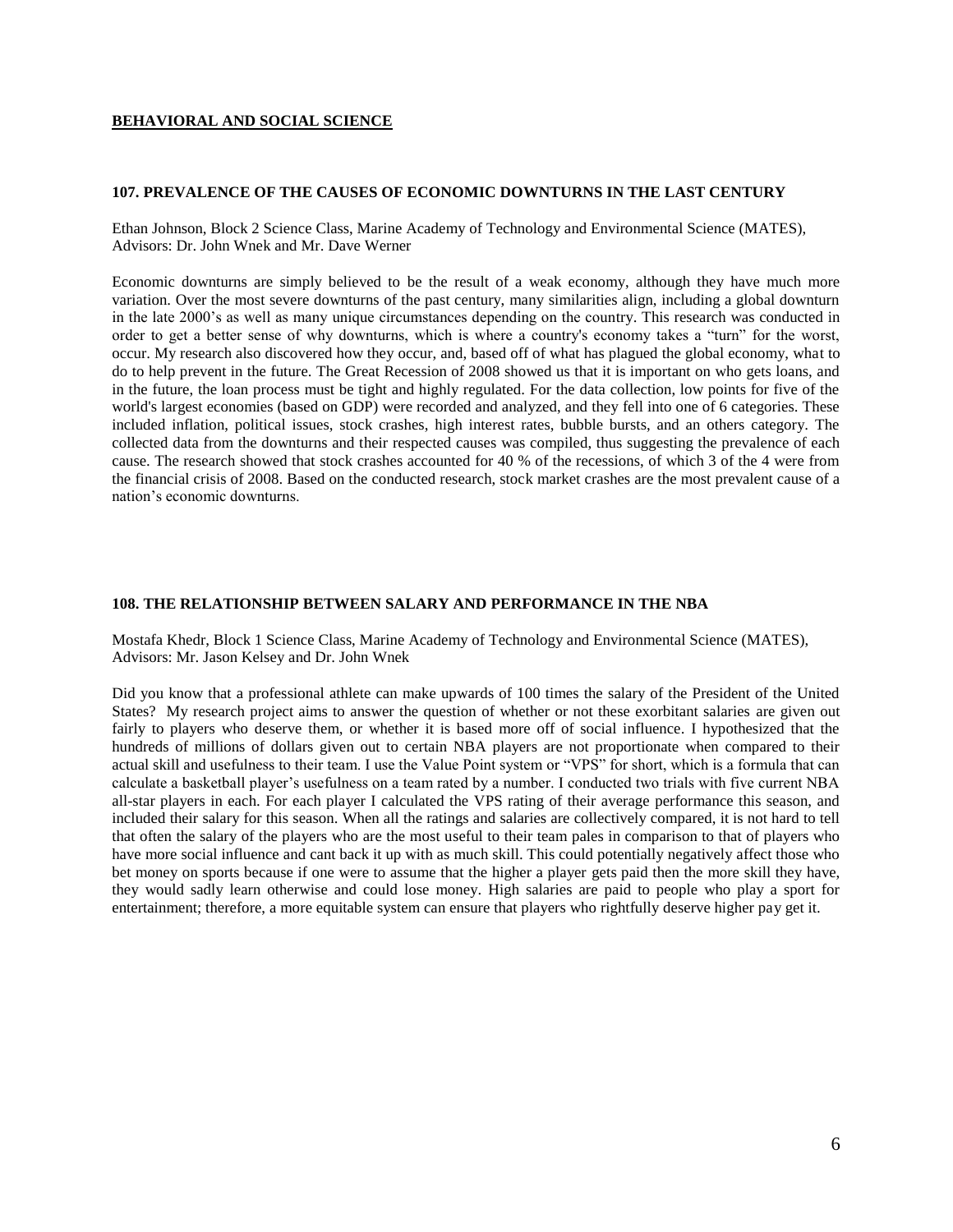#### **109. SCIENCE AND ACTING: STRESS DURING AUDITIONS**

Abigail Ostapovich, Block 4 Science Class, Marine Academy of Technology and Environmental Sciences (MATES), Advisors: Dr. John Wnek and Mr. David Werner

Performance anxiety is a common psychological problem among musicians and performers. It causes negative thoughts, worry and doubt. It also causes changes in heart rate and impairs other biological functions. Stage fright, or performance anxiety, can also be described as temporary insanity, as it causes you to lose control of mental and physical energy and power for a short time. This study shows how nervous young actors feel during an audition and under what circumstance they would feel more comfortable in an audition. Surveys were taken by a total of 59 students from Central Regional Middle School and Central Regional High School after their auditions. The survey asked them to do things like rank their stress and/or anxiety during their audition on a scale from 1 to 5 and also gave them the choice between some different audition circumstances, in which they selected the one they think they'd be the least nervous in. The data suggested some interesting results. The most common level of nervousness was a 3, right in the middle of the scale. The data showed that the higher numbers on the scale selected were mostly selected by the high school students and the lower numbers were mostly selected by the middle school students, showing that the high school students actually felt more nervous than the middle school students. Overall, a singing audition was chosen as the most desired circumstance in an audition.

#### **110. CORRELATION BETWEEN AGE AND THE ABILITY TO DISTINGUISH FALSE INFORMATION FROM FACT**

Patrick David Pagdatoon, Block 2 Science Class, Marine Academy of Technology and Environmental Science (MATES), Advisor: Mr. Jason Kelsey

Fake news has been prominent since the coming of the internet and online news sharing websites. Such fake news is often spread due to lack of research and taking advantage of those who cannot differentiate fact from fiction. This study looks into how age affects the ability to determine fake news. At the start of the study, six articles of varying topics were found and fact checked to be used as examples for participants to read. A survey was made on Google Forms asking the participant whether or not they believe the article, the credibility of an article on a scale of 1-10, and any words of phrases that made them believe that it was fake. The articles and surveys were put on a folder in Google Drive to allow easy access. The participants were split into two different age groups, that being ages 14 to 39 and age 40 and up. T-Tests were run on the results, and found that there were no significant differences between the answers of the two groups. Both groups shared a similar ratio of "yes" to "no" regarding the believability of each article. Participants stated that use of slang and other informal language caused them to believe an article was false. Religious and political beliefs also played a role in the evaluation of the articles.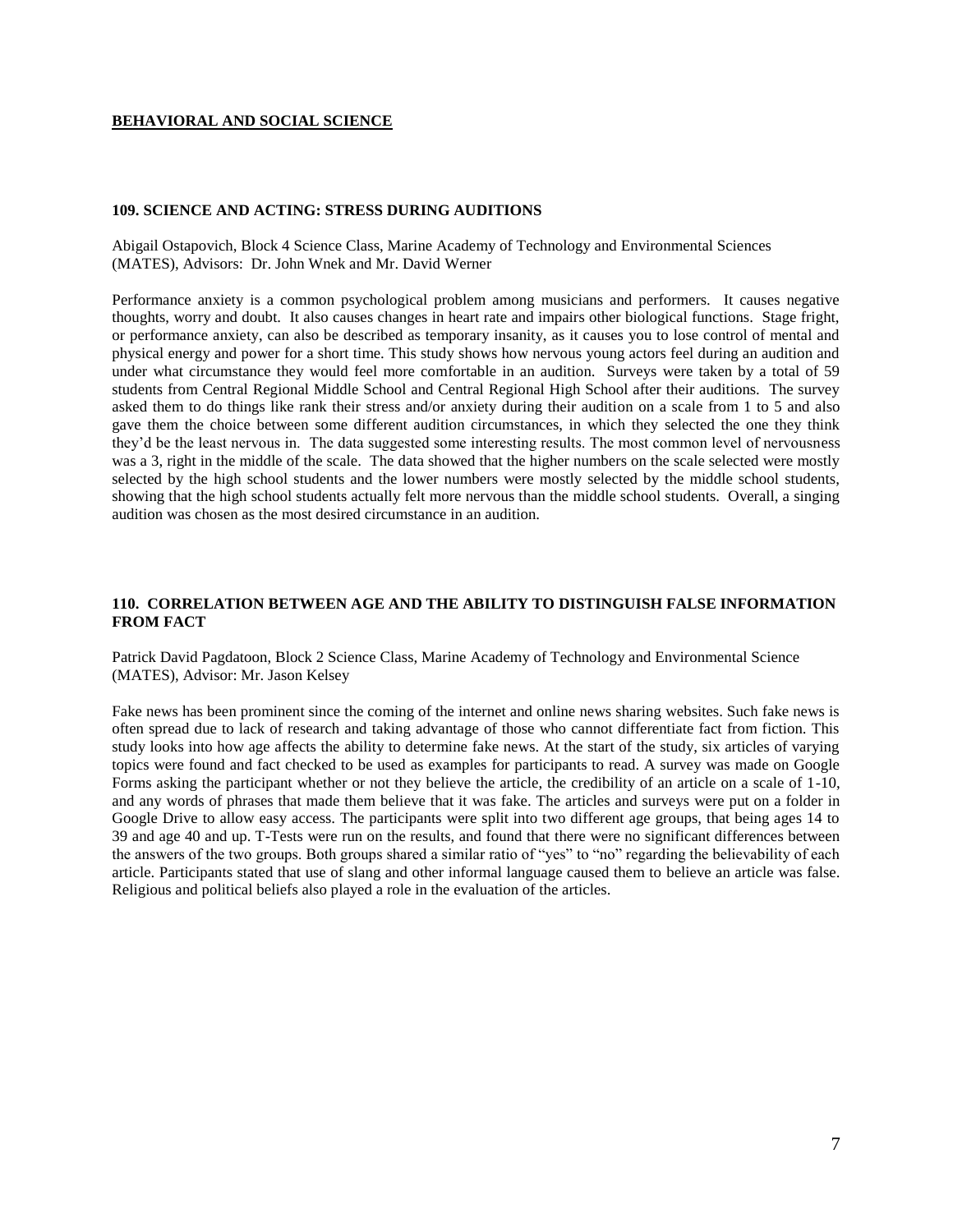#### **111. THE EFFECTS OF GENDER ON PARTICIPATION IN THE CLASSROOM**

Arliana Torres, Block 3 Science Class, Marine Academy of Technology and Environmental Science (MATES), Advisors: Dr. John Wnek and Mr. Jason Kelsey

Gender roles in the classroom have been negatively impacting the student environment, causing pupils to feel insecure during class throughout the school day. In science conferences and other academic events, it has been observed that men tend to participate and answer questions more often than women. This is providing men with a better opportunity to learn and will eventually give them a better chance of getting a well-paying job in the science or math field. The purpose of this study is to 1) see if males participate more often than females and 2) find out why males might be more involved in class discussions. To conduct the experiment, participation was kept track of during class. For example, whenever a boy or girl would raise their hand to answer a question, the amount of students raising their hands and each of their genders would be recorded. This was done for all classes (Math, Science, Spanish, and English). Seventy students were also given surveys that asked for their gender and age and asked a variety of questions relating to how often they participate in class. From the results, it can be observed that fear to answer a question has a large impact on students. In the surveys, a variety of students claim that, even in their favorite class, they are afraid to answer questions asked by the teacher. From the information collected in the classroom, the data suggests that women do not participate as much as men; the average of women raising their hand for a question is less than the average of men.

#### **112. HOW DIFFERENT DEMOGRAPHICS PREFER E-READERS VS. PAPER BOOKS**

Arianna VanTrease, Block 1 Chemistry, Marine Academy of Technology and Environmental Science (MATES), Advisor: Mr. Jason Kelsey

Reading is very important to everyone. It can improve and benefit memorization, mental health, intelligence, and much more. Two different mediums of reading are paper books and e-readers. E-readers or electronic book readers, are mobile, handheld devices designed to display different reading material, such as Kindle. Paper books are physical books, and the way people have been reading for centuries. There are pros and cons to each, such as, comprehension, retention, and availability. This study shows different demographics's preference of the two mediums and reasons why, as well as their purpose of reading on either medium. A survey was created asking takers their age group, preferred genre of reading, purpose of reading, their preference of e-readers or paper books, and reasons for that preference. The two main demographics are gender and age. The two age groups that were focused on are students from grades nine through twelve, and adults eighteen and older. 208 survey results were collected, mostly from takers ages twelve to eighteen, or nineteen to forty-five. The overall results suggest that people prefer paper books. In students there was an overall preference of paper books and in adults as well. An open-ended question shows that it is mainly due to ease and efficiency.

#### **113. DO DIFFERENT TYPES OF MUSIC AFEECT THE ABILITY TO MEMORIZE SYMBOLS?**

Iliana Vasslides, Block 3 Science Class, Marine Academy of Technology and Environmental Science (MATES), Advisor: Mr. Jason Kelsey

Music is something that is present in almost everyone's life. Depending on the rhythm and beats of the music genre, it can have different impacts on the brain and the person's performance. Since the temporal and parietal lobe in the cerebrum in the brain both deal with memory, musical rhythm, and hearing, the brain is forced to "multitask". This can result in lower performances on assessments if music was listened to while studying. Fifty students from the Marine Academy of Technology and Environmental Science participated in this experiment to see if different genres of music would have any effect on the scores of a memorization test. The participants listened to no music, classical music, rock music, pop music, and slow-tempo music before and during memorizing ten symbols. An ANOVA and ttest showed that the averages of all the different types of music were not statistically different. Although there was a 9.4% difference in average scores between the highest and lowest averages, there wasn't a big enough gap to say that they were statistically different. In addition, there was no statistical difference between the averages of scores between boys and girls, even with a 3.9% difference in averages.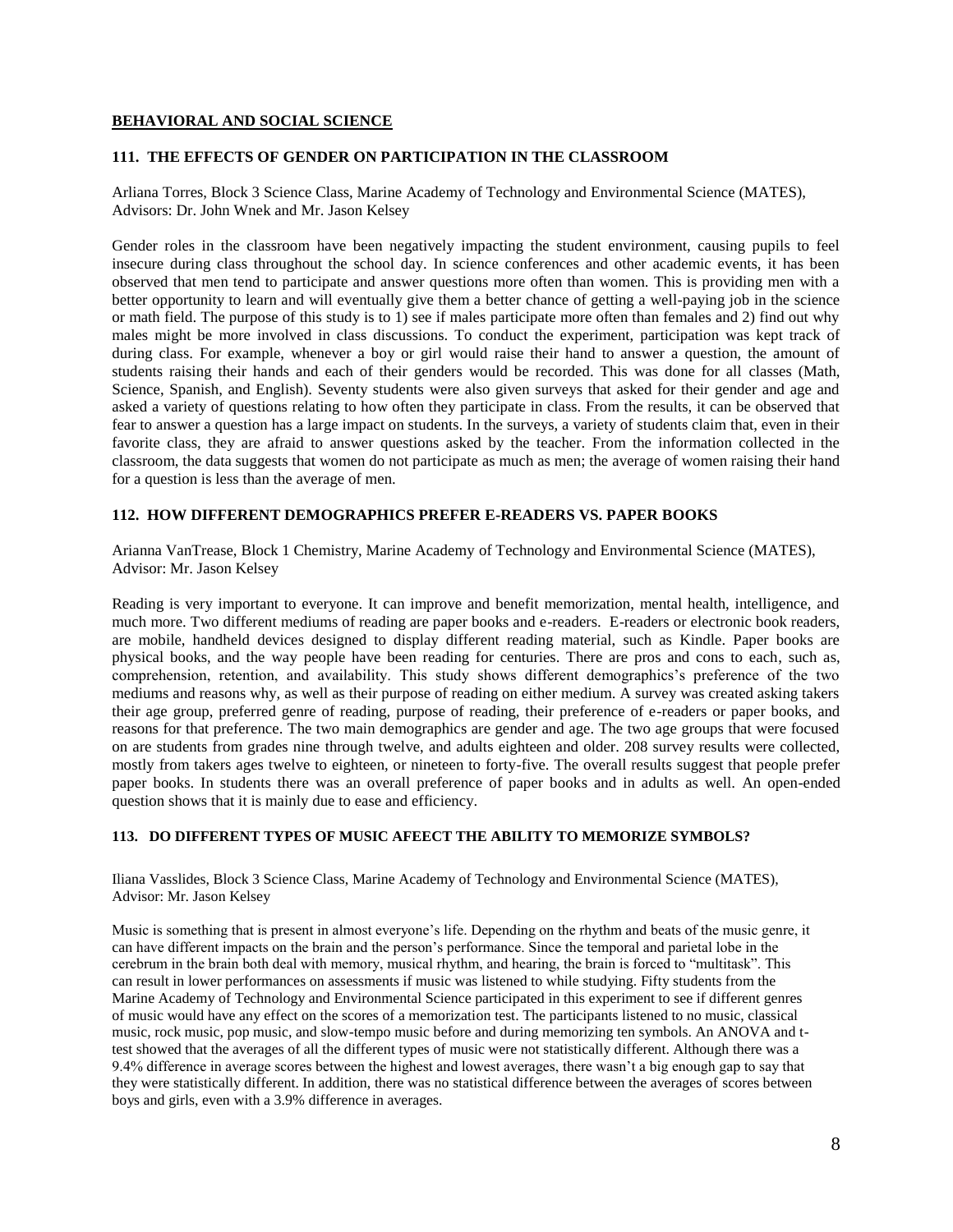#### **201. EFFECTS OF RADIATION ON SEED GERMINATION AND PLANT GROWTH**

Danny Bacsik, Block 4 Science Class, Marine Academy of Technology and Environmental Science (MATES), Advisor: Mr. Jason Kelsey

Wisconsin Fast Plants were bred to have shorter life cycles by Dr. Williams, a professor in the Department of Plant Pathology at the University of Wisconsin-Madison, as a research tool that could be used for improving disease resistance of cruciferous plants. I planted sixteen Wisconsin Fast Plant seeds in eight small pods. Eight of the seeds were exposed to ionizing radiation from the sun in the form of alpha and beta particles for three to four minutes. The seeds were cargo on an Orion Terrier-Improved Sounding Rocket out of NASA's Wallops Flight Facility at a maximum height of 97 miles. The other eight were the control seeds. The eight irradiated seeds were sent up to space by the Cubes in Space™ program. Each pod contained the same amount of soil, two fertilizer pellets, and two seeds. I used a water mat/waterwicking system to water the plants, and a LED growing light was hung above. Growth was measured on Mondays, Wednesdays, and Fridays for four weeks, and the results were tracked in a spreadsheet. Five of the control seeds germinated, with an average height of 23.55cm, while only two of the irradiated seeds germinated with an average height of 21cm. The results suggested that the irradiated plants are more likely to fail to germinate, but if successful, grow a couple of centimeters shorter.

#### **202. THE NUTRITIONAL VALUE AND FLAVOR OF HERBS GROWN WITH AQUAPONICS COMPARED TO TRADITIONAL GARDENING**

Amber Conley, Block 3 Science Class, Marine Academy of Technology and Environmental Science (MATES), Advisor: Mr. Jason Kelsey

Aquaponics is a type of farming that uses fish waste to provide nutrients for plants as the plants act as a filter. In this project, the nutrient density, flavor intensity, and preferred flavor is compared between aquaponics and traditional growing. In each trial, three *Ocimum bacilicum* (basil) and three *Petroselinum crispum* (parsley) plants were grown using each method. A BRIX refractometer was used to measure the nutrient density of the herbs and a blind taste test was conducted to find what the flavor intensity and preferred flavor was for each method (based on participant opinions). Participants were asked to rate the flavor intensity for samples of parsley A (aquaponically grown), parsley B (grown in soil), basil A (aquaponically grown), and basil b (grown in soil) on a scale of one to ten and then asked to circle the sample they preferred the flavor of for each herb. T-tests showed that there was a significant difference in the average flavor intensity of herbs grown with aquaponics compared to herbs grown in soil. Aquaponically grown herbs had a greater average flavor intensity 75% of the time. Aquaponically herbs were also generally preferred over traditionally grown herbs.

#### **203. HOW THE GROWTH OF ALGAE DIFFERS IN VARIOUS BODIES OF WATER**

Lisa Hunt, Block 4 Science Class, Marine Academy of Technology and Environmental Science (MATES), Advisor: Mr. Jason Kelsey

Algae commonly grow in lakes, ponds, and even pools; It reproduces quickly and needs few conditions to grow such as light, nutrients, and warm temperatures. Algae are known to make up algal blooms, an environmental problem occurring across the US. One of the main elements that encourage algae growth is phosphorus. The aim of this research was to take samples from different water bodies in New Jersey (lakes, river, etc.) and test for phosphorus in the water. This would determine which bodies of water would have a higher chance of algae growth. The results showed that most phosphorus was found in one of the lakes (Lake of the Lillies) and Barnegat Bay. An ANOVA test was run and it showed that there was a difference in the data. In order to decrease the appearance of harmful algal blooms, prediction methods are being developed. Removal methods such as using oxidizing bacteria or ultrasound are being used in areas with high amounts of excessive nutrients in the water, such as the Great Lakes. Results suggest that algae will most likely grow in lakes and bays, so scientists should focus on those bodies of water when trying to locate harmful algal blooms.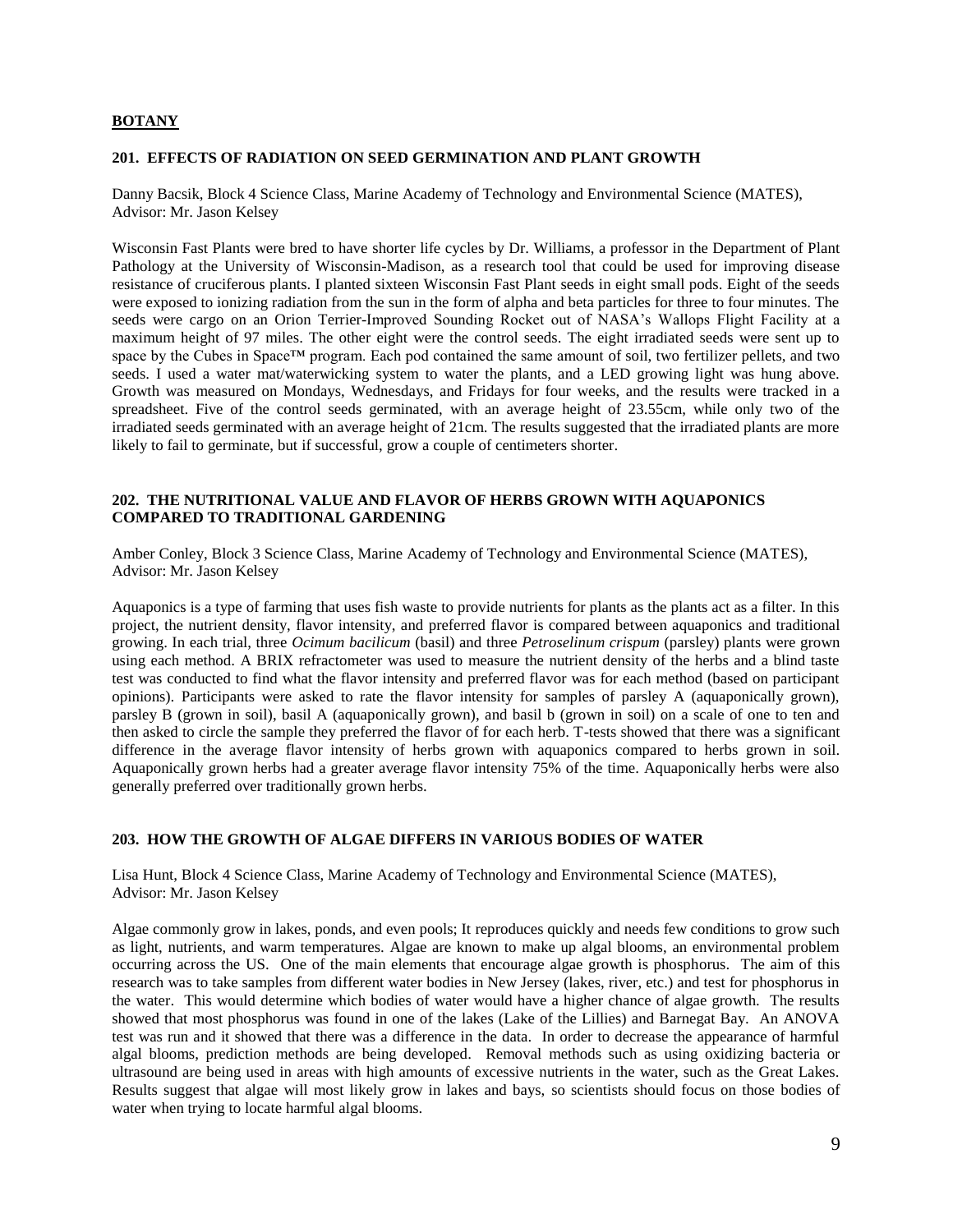#### **204. ANALYZING POTENTIAL HUMAN USE OF LOCAL MOSSES IN HOUSEHOLD PRODUCTS**

Erica Keklak, Block 4 Science Class, Marine Academy of Technology and Environmental Science (MATES), Advisors: Dr. John Wnek and Mr. Jason Kelsey

Several native species of bryophytes in Ocean County are well-known for their flammability and absorbance. Many environmentalists believe that natural fuels and absorbents may be more beneficial to the environment than their synthetic counterparts. This study involved mosses in the *Sphagnum* genus, *Rhytidiadelphus squarrosus*, *Rhytidiadelphus triquetrus*, and *Leucobryum glaucum* species for studying their properties of resistance to aridity, flammability, absorbance capacity, and absorbance speed as these are the most useful in the aforementioned products. By taking live samples in Berkeley Township to observe their ability to combust from matches and moisture retainment over periods of 2 hours at a time, anova and t-tests were taken to determine the significance (if any) of the averages, per species, to perform such tasks. Each species had different strengths compared to others, and revealed that using a mixture of them in an absorbent or fuel will be most effective. Results suggest that mosses from the *Sphagnum* genus are able to absorb a far larger capacity of liquid at a much faster rate than the other species and are able to retain liquid within its cell structures for longer durations. These *Sphagnum* specimens, though not dried out into peat, are able to catch fire significantly faster.

#### **205. THE EFFECTS OF DIFFERENTIATING SALINE SOLUTIONS ON GERMINATING AND SPROUTING** *LACTUCA SATIVA* **AND** *SOLANUM LYCOPERSICUM*

Qian He Li, Block 3 Science Class, Marine Academy of Technology and Environmental Science (MATES), Advisors: Dr. John Wnek and Mr. Kelsey

Water with a lower overall salinity has been used for agricultural purposes for a long period of time, yet, with the increasing water level due to climate change, more coastal areas are prone to using saline water for irrigation. This experiment was conducted to test tolerance levels of sensitive plants to different amounts of salt. Lettuce and tomato seeds were germinated over a three week duration to see how seedlings varied in length. The control seeds grew the longest. The color of the plants changed and the differences in length became more defined. Within the first week, the stem length differences were approximately 2% shorter than the solutions with lower salinity. When the third week ended, the plants stems' length of the highest salinity was approximately 4.1% shorter than the control seeds. Lettuce growth was stunted due to higher salinity, plants watered with lower salinity water didn't suffer as much damage to growth. Tomato plants didn't suffer as much stunting as lettuce seedlings. The solutions used were measured by ppt. The highest salinity solution was 12 ppt. The control was freshwater. Results show sensitive crops, such as lettuce, will be affected by even a 3 ppt change in salinity.

#### **206. HOW DOES GRAVITROPISM AFFECT THE ROOTS OF LIMA BEANS?**

John Lin, Block 1 Science Class, Marine Academy of Technology and Environmental Science (MATES), Advisor: Mr. David Werner

Gravitropism is the gravity-directed growth process that dictates upward shoot growth to ensure proper positioning of the leaves for efficient photosynthesis and gas exchange. It also directs roots to grow downward into the soil. This allows the roots to reach out to take up the water and mineral ions required for plant growth and development. The aim of this experiment is to demonstrate how gravitropism works. This experiment started with planting 24 lima bean seeds in plastic containers. Approximately 10 out of the 24 lima beans sprouted. The plants were grown upright for about a month. The purpose of growing the plants upright for a month was for the plant to establish some roots to be able to receive the water. Six out of the 11 plants were then turned onto their sides to demonstrate how gravitropism works. The remaining five plants were grown in their natural upright position as the control for the experiment. They will be compared to the six plants that were grown sideways.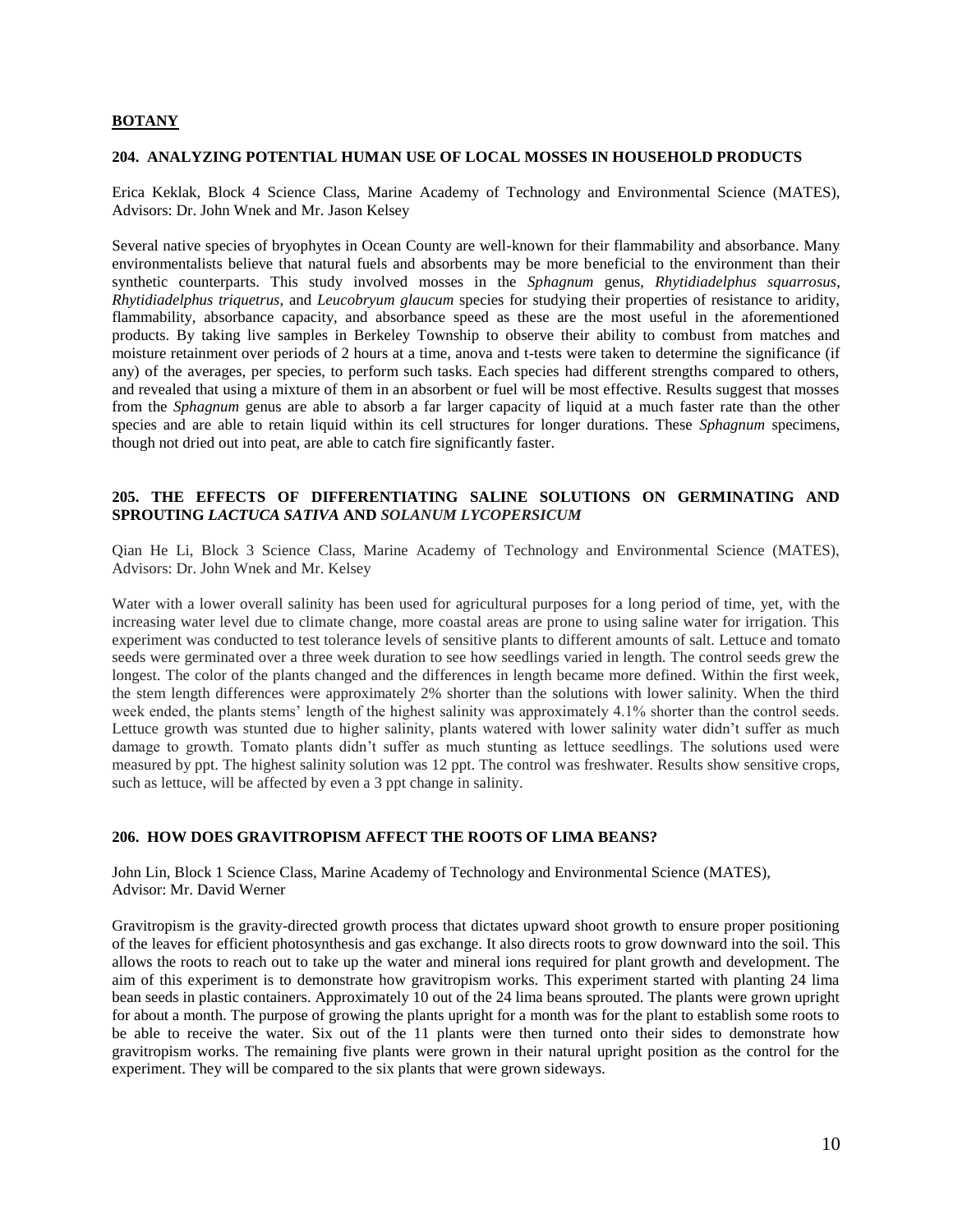#### **207. EFFECT OF DIFFERENT SALT SPRAY SALINITIES ON THE GROWTH OF** *LUPINUS POLYPHYLLUS*

Nicholas Pape, Block 3 Science Class, Marine Academy of Technology and Environmental Science (MATES), Advisors: Dr. John Wnek and Mr. Jason Kelsey

*Lupinus polyphyllus* is a species of plant that has a waxy coating on its leaves which is an adaptation for salt spray. Salt spray is the salt and water reacting at the surface to form "bubbles" that contain the salt. These bubbles are then swept away by the wind affecting a lot of plant life along the way. The wax on the leaves of many seaside plants stops the salt from ever coming in contact with the plant as the salt would burn straight through it. The study was testing whether the salinity of the salt spray would affect the height the *Lupinus polyphyllus* grew. Thirty of the *Lupinus polyphyllus* plants were set up at the south side of a well-lit den with grow lights on for 12 hours each day. The 30 *Lupinus polyphyllus* plants were split into three groups: ocean, bay, and tap water. Each of the plants were sprayed everyday with water that corresponds with its group name as well as being watered with tap water every four days to simulate rain. Every week, the height of each plant was measured and placed into a table. The experiment went on for 14 weeks. An ANOVA of the average heights each week per group showed that there was not a significant difference in the height of *Lupinus polyphyllus* throughout each group. With there being no significant difference, this shows that the adaptation of waxy leaves really works which allows coastal citizens to plant *Lupinus polyphyllus*. The results did not support the hypothesis as no salinity of salt spray affected the height any more or less than a different salinity.

#### **208. DETERMINING AND UTILIZING THE BEST HYDROPONICS SYSTEM FOR GROWING**  *FRAGARIA ANANASSA*

Jade Ricany-O'Brien, Block 1 Science Class, Marine Academy of Science and Technology (MATES), Advisors: Dr. John Wnek and Mr. Jason Kelsey

Hydroponics is a very eco-friendly way of growing plants. Hydroponics makes fresh crops more accessible to everyone, even in countries where the land is not fit for growing plants. Hydroponics is not just one system, it is actually six different types of system designs. This project compared three very different hydroponic systems to soil. Some of the comparisons were yield and size of plants. Yield for this project would be the amount of strawberries grown. The systems use different methods of watering the plants that can work for different plants and different ways of watering require different tools. For this project I had soil for my baseline (control). Since soil is what we have used for so long and we are transitioning into hydroponics it would be a good idea to test it against the original way to see if it is really better. The plants are grown in a tent and since the tent has no re The plants are grown in a tent and since the tent has no resemblance to nature there have to be adaptations. For example there needs to be an LED light in the tent to represent the sun and the light has to have different stages as well to represent the transitions of day there also has to be fans to keep mites off the leaves and to regulate the temperature. The results are mixed because the systems are quite different and some have advantages over the others. Hydroponics is a relatively simple process and it is great for the environment today because having access to fresh crops everywhere can decrease use of fossil fuels and that can make a cleaner world.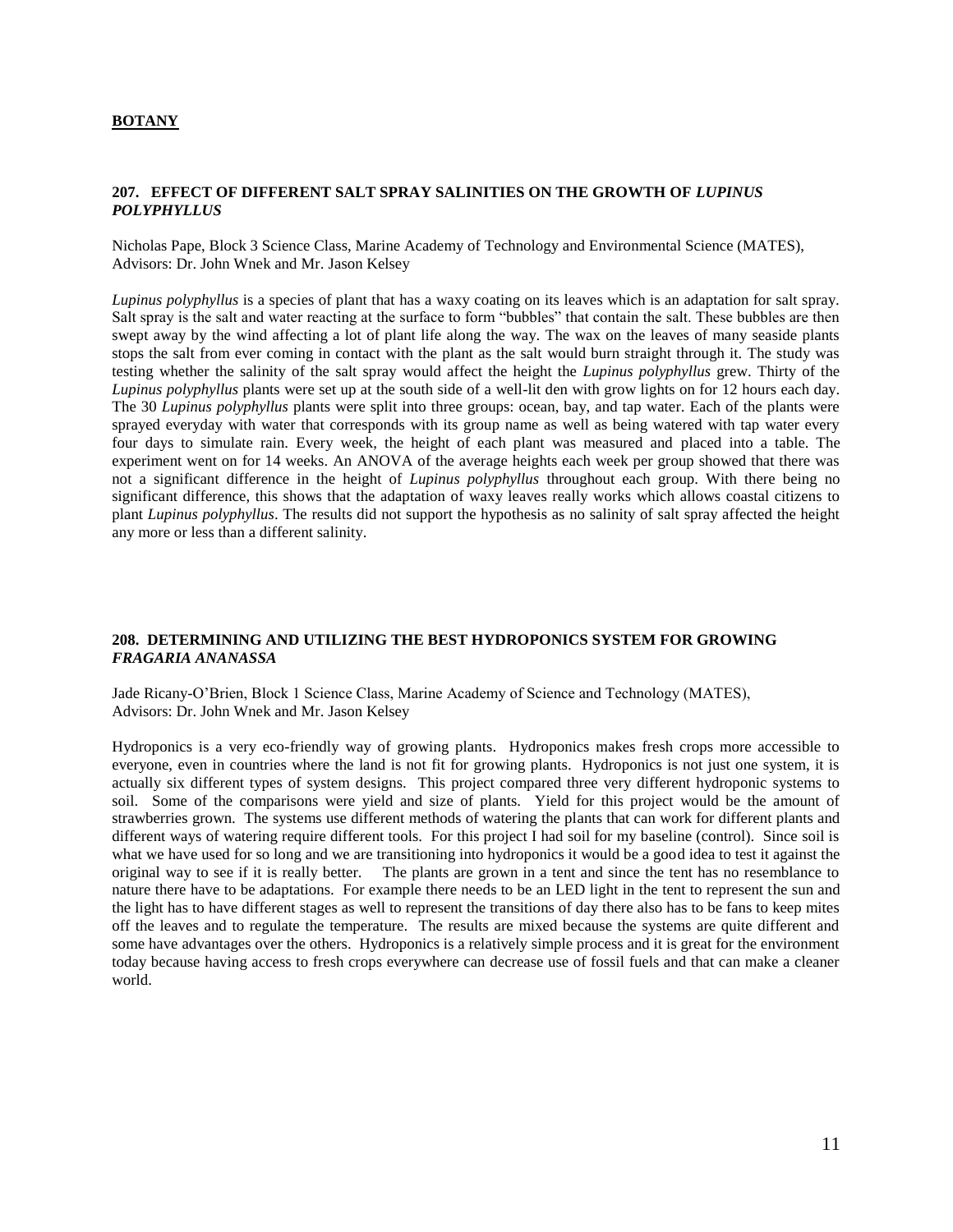#### **209. THE EFFECT OF EXCESSIVE ARTIFICIAL LIGHT ON THE GROWTH RATE OF ALGAE**

Ashley Springer, Block 1 Science Class, Marine Academy of Technology and Environmental Science (MATES), Advisor: Mr. Jason Kelsey

Global warming is a major contributing factor to algae blooms. When algae is exposed to an excessive amount of light, the growth of it may change due to the heat coming off of the light. Ten samples of a mix of creek and tap water were put under different levels of light everyday: Two-12 hour LED lights, two-16 hour LED lights, two-12 hour heat lamps, two-16 hour heat lamps, and two-24 hour natural light. While five of the samples were only creek and tap water, five others got extra help to grow with complete algae nutrients**.** Over the course of three months, these ten samples stayed under the lights and followed the schedule every hour of the day. At the end of the three months, it was discovered that the 16 hour heat straight creek and tap water grew the fastest and grew the most green algae, followed by the 12 hour heat straight creek and tap water. The four LED light samples all evaporated and left salt at the bottom of the mason jars. The 24 hour natural light straight creek and tap water also evaporated and left only salt. The two heat samples that had the complete algae nutrients grew a slight amount of brown algae on the bottom. The 24 hour natural light sample with the complete algae nutrients did not grow anything by the time of the conclusion of this experiment.

#### **210. THE EFFECT OF HIGH AND LOW pH LEVELS AND CONDUCTIVITY ON** *OCIMUM BASILCUM*  **GROWTH**

Sean Young, Block 3 Science Class, Marine Academy of Technology and Environmental Science (MATES), Advisor: Mr. Jason Kelsey

Since the beginning of agriculture, most farmers have watered their plants with rain water, and once it became available, tap water or water from their public water system. Obviously, these types of waters allow plants to grow successfully, as it is still being used today. However, high and low pH and conductivity levels could have different effects on plant growth. The definition of pH is the measure of how acidic or basic a substance is. Conductivity in water is its ability to pass electrical flow. To test this hypothesis, sixty *Ocimum basilcum* (basil) plants were planted and watered. After a month of regular, unmodified growth, the surviving fifty plants were grouped into five groups of ten. These five groups were all watered with different types of water: rain water, basic water, acidic water, high conductivity water, and zero conductivity water. After two more months of growth, results were calculated. The results show that water with zero conductivity actually yielded better plant growth. The plants watered with zero conductivity water not only demonstrated a healthy growth over time, but they also grew taller than any of the other categories. The results collected in this experiment can be useful to farmers all across the world, as this type of water could yield better crop production.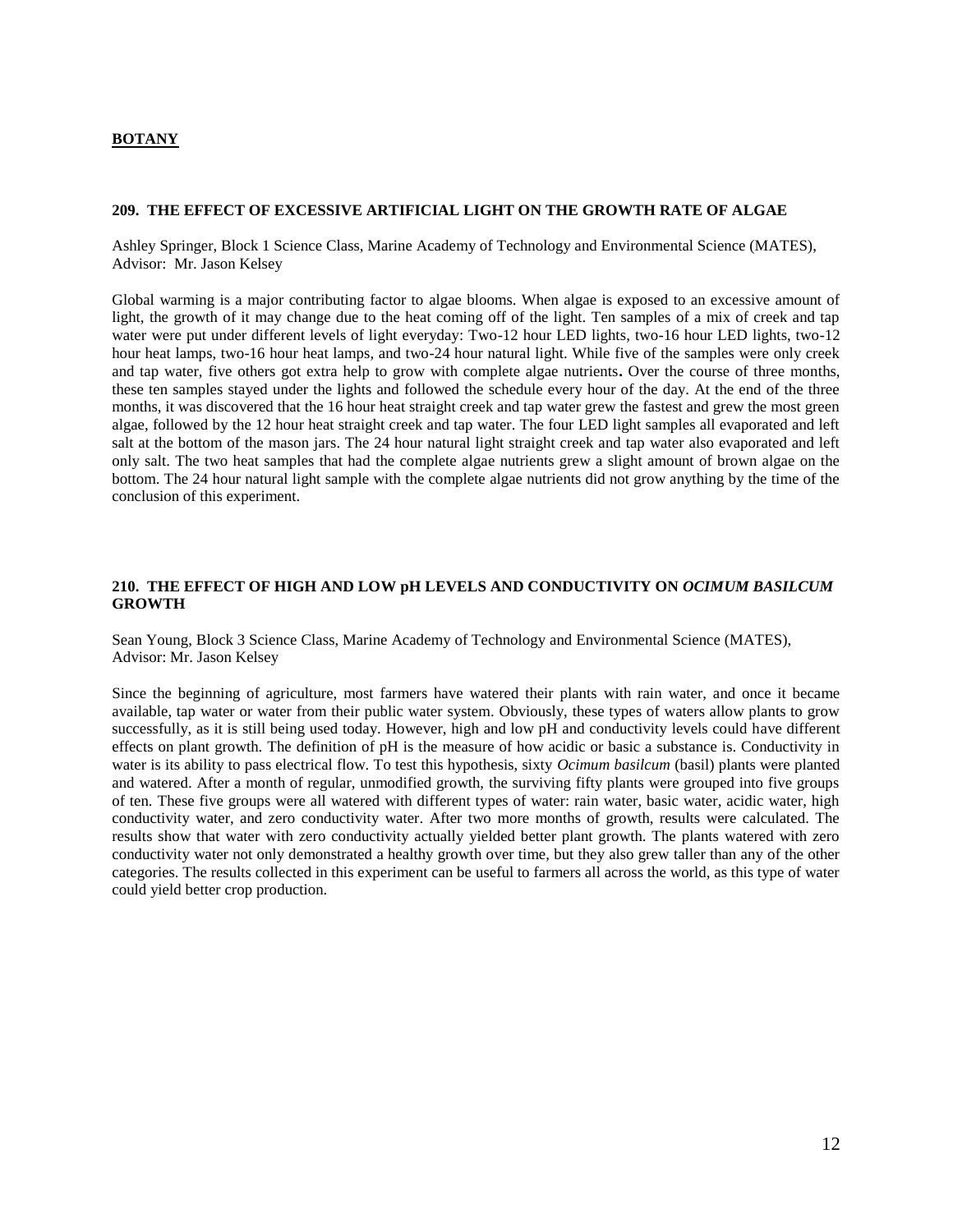#### **301. DOES RUNNING TAP WATER LOWER THE QUANTITIES OF LEAD IN THE WATER?**

Girolamo Angelo Amato, Block 1 Science Class, Marine Academy of Technology and Environmental Science (MATES), Advisors: Dr. John Wnek, Mrs. Kelly Kelsey, and Mr. David Werner

In some cities and towns around the world, lead contamination in tap water is a serious issue. This is especially the case where the water supply is contaminated with lead or if the house has lead pipes. Most houses built before 1986 have lead pipes which can increase the amount of lead in the water. This study tested the concentration of lead in tap water and saw if the lead was reduced when the tap was run for a minute as to if the sample had been sitting overnight in the pipes. Samples were taken from houses several towns in New Jersey including Bordentown, Stewartville, Hasbrouck Heights, and Little Ferry. At each location, two samples were taken. First, a first draw sample that had been in the pipes overnight. The other sample was collected from water that had been running for one minute after the first sample was collected. The 300 mL samples were then concentrated to 25% of the original amount of water. The water samples were mixed and reacted with calcium nitrate at 1ppm in 75mL of water to produce lead nitrate, which was tested in a spectrophotometer. It was hypothesized that if two samples were collected from each location, then the first sample would have a higher concentration of lead because the water would have more time to leach in the water from the pipes. The results from an ANOVA and a T-test showed that there was no significant difference between the concentration of lead between the locations or the two samples at the same location. However, there was a slight increase of lead in all of the second samples which could be attributed to various factors.

#### **302. COMPARING GERMINATION OF SEASIDE GOLDENROD PLANTS IN DREDGED AND NON-DREDGED SAND**

Brodie Michael Best, Block 3 Science Class, Marine Academy of Technological and Environmental Science (MATES), Advisor: Mr. Jason Kelsey

Seaside Goldenrod (*Solidago sempervirens*) is a plant located on dunes, essential for species migrating across coastlines or living there year round. This Goldenrod is well suited to the dune environment and provides food for many insects on the beach; it provides a habitat for birds that live near coastlines year round. This study is to determine the germination of the Seaside Goldenrod in dredged and non-dredged soils to establish if the nutrients (phosphorus and nitrogen) help the plant grow faster or differently. The two specimens were planted at different times, the duration of growth for each was tracked, and they were kept in a controlled environment with plenty of sunlight. The resulting data showed that the Goldenrod planted in dredged sand remained at one height for a longer duration than the Goldenrod planted in the natural sand which grew continuously. Unlike the initial hypothesis, nondredged sand grew at a faster rate than dredged sand. During the experiment, water leaked from the containers. It was deduced that the dredged sand leaked more water than natural sand. Lettuce was used in different containers to help solidify the result which suggested similar results as the Goldenrod.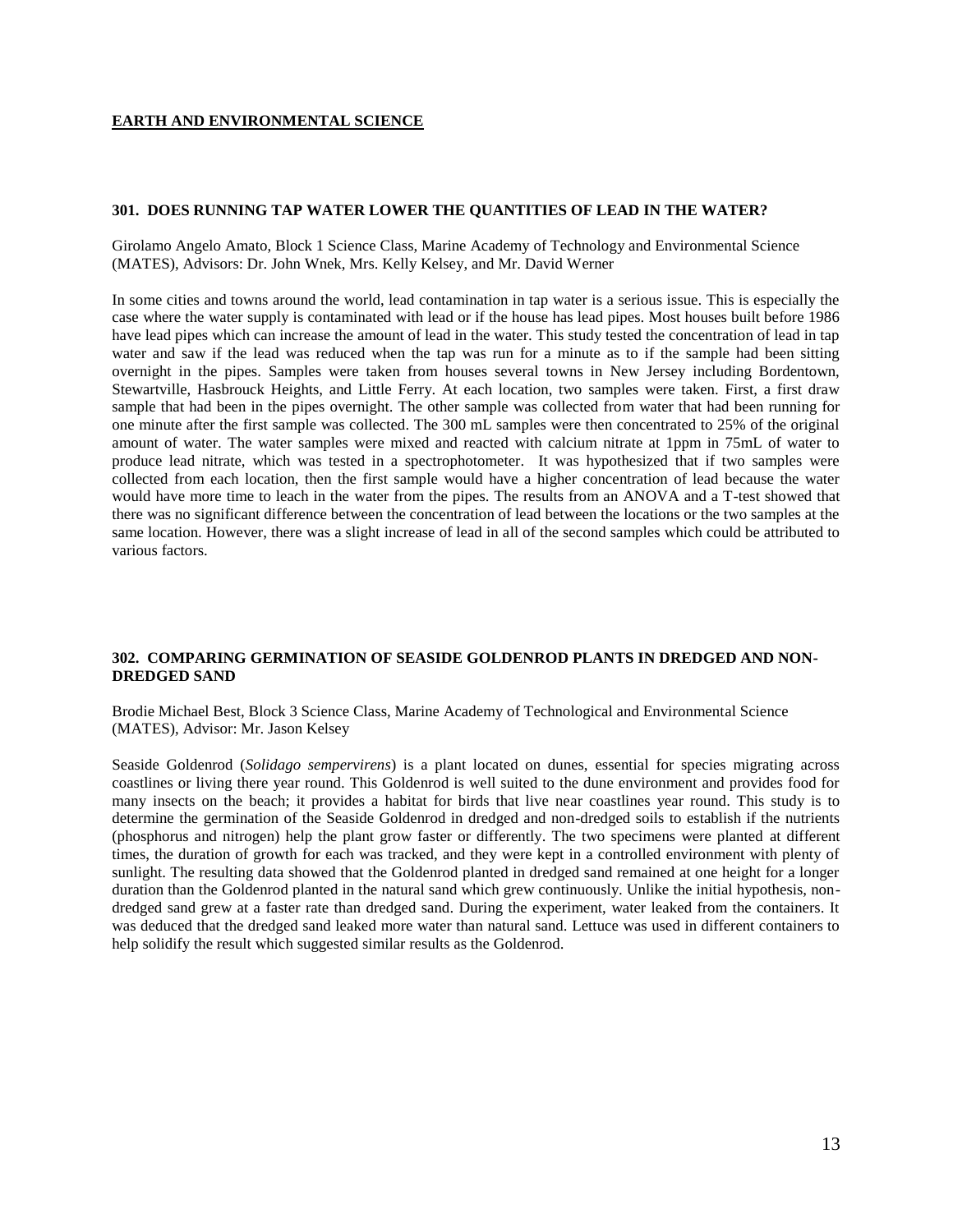#### **303. COMPARISON OF THE RESISTANCE TO ACID PRECIPITATION IN** *PHASEOLUS VULGARIS* **VARIETIES**

Darren Bonifacio, Block 4 Science Class, Marine Academy of Technology and Environmental Science (MATES), Advisors: Dr. John Wnek and Mr. Jason Kelsey

Precipitation with acid components is known as acid rain. Over the recent decades, the acidity of precipitation has greatly risen among vast areas due to, primarily, the burning of fossil fuels. Acid rain can harm plants and soil, especially in some parts of the Midwestern United States, where varieties of *Phaseolus vulgaris* are grown commercially. This research was carried out in order to determine the optimal variety of *Phaseolus vulgaris* out of three varieties grown in the U.S. (black turtle, dark red kidney, and pinto beans). This variety must have the greatest resistance to low pH water conditions to grow. To achieve this, three varieties each with two groups were planted: one group was watered with distilled water with the average pH of rain (5.6) and the other with the average pH of acid rain (4.3). After 50 days, black turtle beans were shown to have the least difference between the average heights of their groups. Research was also performed by measuring the average chlorophyll fluorescence of the leaves of each of the groups. There was no significant difference between the differences of averages for the two groups of each variety.

#### **304. THE EFFECT OF LOWER pH ON** *AZOLLA CAROLINIANA*

Robert Eckert, Block 3 Science Class, Marine Academy of Technology and Environmental Science (MATES), Advisor: Mr. Jason Kelsey

*Azolla caroliniana* is a plant native to the southeastern United States. These plants, and others, can be affected by pollution from runoff and acid rain. These producers feed the bottom of food chains, which keep an ecosystem in balance. This study focused on the number and health of *Azolla caroliniana* in different pH conditions. White vinegar was used to change the pH of three dishpans of *Azolla caroliniana* and one dishpan was left untouched, with about 250 sample plants in each. Each affected dishpan was given an initial pH of 6.79, 6.85, and 6.87, in addition to the control being at 6.93. Each dishpan was left out for two weeks, with daily pH and numerical checks. The samples were exposed to natural light and local pond water, with the only changes being the addition of the vinegar and the addition of the plants themselves. The plant samples showed little negative impact, however, natural changes caused the pH to lower to, at the lowest, 5.79, before climbing once again. The plants died after the water pH had climbed to around 7.07 in each dishpan, and the control tank died not long after.

#### **305. INVESTIGATING WHICH SALT MARSH VEGETATION ACTS AS THE BEST NATURAL NITROGEN AND PHOSPHORUS FILTER**

Abigail Meyer, Block 3 Science Class, Marine Academy of Technology and Environmental Sciences (MATES), Advisors: Dr John Wnek and Mr, Jason Kelsey

Harmful Algal Blooms (HABs) are an apparent problem inBarnegat Bay. These form when excessive nutrients that promote the growth of phytoplankton, such as nitrogen and phosphorus, enter the watershed from runoff. Before the runoff hits Barnegat Bay, it goes through salt marsh vegetation first. The salt marsh vegetation acts as a natural filter for excess nutrients. In this project, two types of salt marsh vegetation were used: *Spartina patens* (Salt Meadow Cordgrass) and *Pancicum virgatum* (Switchgrass), along with a comparative coastal plant, *Carex Appalachica*  (Sedge). Two flower pots of each type of plant were watered with a solution of water and fertilizer twice a week. The fertilizer-water solution was tested before and after it was filtered for nitrogen and phosphorus, as well as the soil. The data was collected using LaMotte Phosphorus Test Kits, LaMotte Nitrate Nitrogen Test Kits, and a LaMotte Deluxe Turf Lab. Switchgrass was found to filter out phosphorus the best, Salt meadow cordgrass and were found to filter nitrogen about the same but in different ways, through the soil and Salt meadow cordgrass through the water.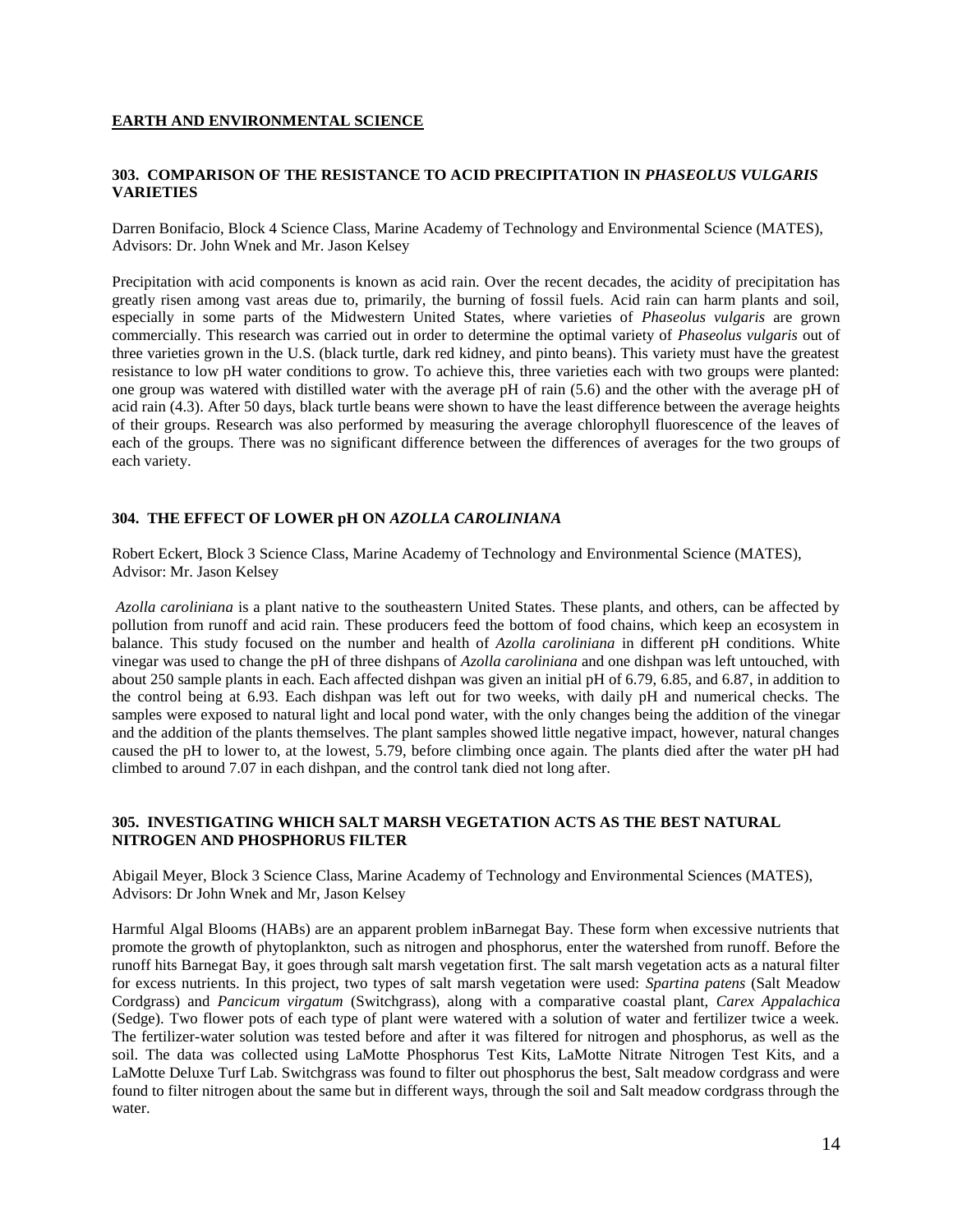#### **306. HOW DOES THE DEVELOPMENT OF LAND AFFECT THE WATER QUALITY OF TIDAL PONDS IN MONMOUTH AND OCEAN COUNTIES?**

Julia Salmon, Block 4 Science Class, Marine Academy of Technology and Environmental Science (MATES), Advisor: Mr. Jason Kelsey

A tidal pond is a shallow coastal inlet or bay that's water level rises and falls with the tide. Tidal ponds that are directly connected to the ocean or rivers are breeding grounds to species of plankton, fish, crabs, and other saltwater organisms. Poor water quality of ponds such as these can directly affect species and surrounding land. Amount of developed land can play a large part in the water quality of these ponds. Wreck Pond is an example of a tidal pond surrounded by development. This pond is known to be dangerous to the surrounding towns. Wreck Pond regularly causes beach closings in the summer. Another pond in a highly developed area is Twilight Lake in Bayhead. With many busy roads surrounding it this pond does not have the best water quality. One pond that has no development surrounding it is a tidal pond located in Island Beach State Park. This is a protected area, so while there is no development to harm it directly, it suffers many of the same problems as Barnegat Bay. In general, areas with less development have better water quality. Results of my testing are found to be inconclusive. Only a few factors of water quality were tested. If others had been tested the results may have shown a greater difference.

#### **307. THE EFFECTS OF TEMPERATURE AND WEATHER ON BODIES OF WATER IN OCEAN COUNTY, NEW JERSEY**

Beth Stephens, Block 3 Science Class, Marine Academy of Technology and Environmental Science (MATES), Advisors: Dr. John Wnek and Mr. Jason Kelsey

There are many factors that create a healthy marine environment, but the most important are: dissolved oxygen, pH, salinity, nitrates, and turbidity. These five factors are very important when keeping a water source healthy because when they are affected the environment would suffer, which could affect civilization, humans, and wildlife. Bodies of water can be affected and harmed in many ways, but this study explores how temperature and weather changes affect the water. Ten different river, creek, or bay locations in Ocean County were used to examine the effects of temperature and weather on water. Dissolved oxygen tests and water samples were taken from each location twice during separate months to see how the temperature and weather changes affected the samples. Each sample was tested for pH, salinity, nitrates, and turbidity in the MATES Biology Laboratory. After analyzing the data using ANOVA: Single Factor tests for temperature, dissolved oxygen, pH, salinity, nitrates, and turbidity, the results varied. Overall, the results of the significant data showed that mild to high temperature and/or weather range increases the levels of key factors of a healthy environment.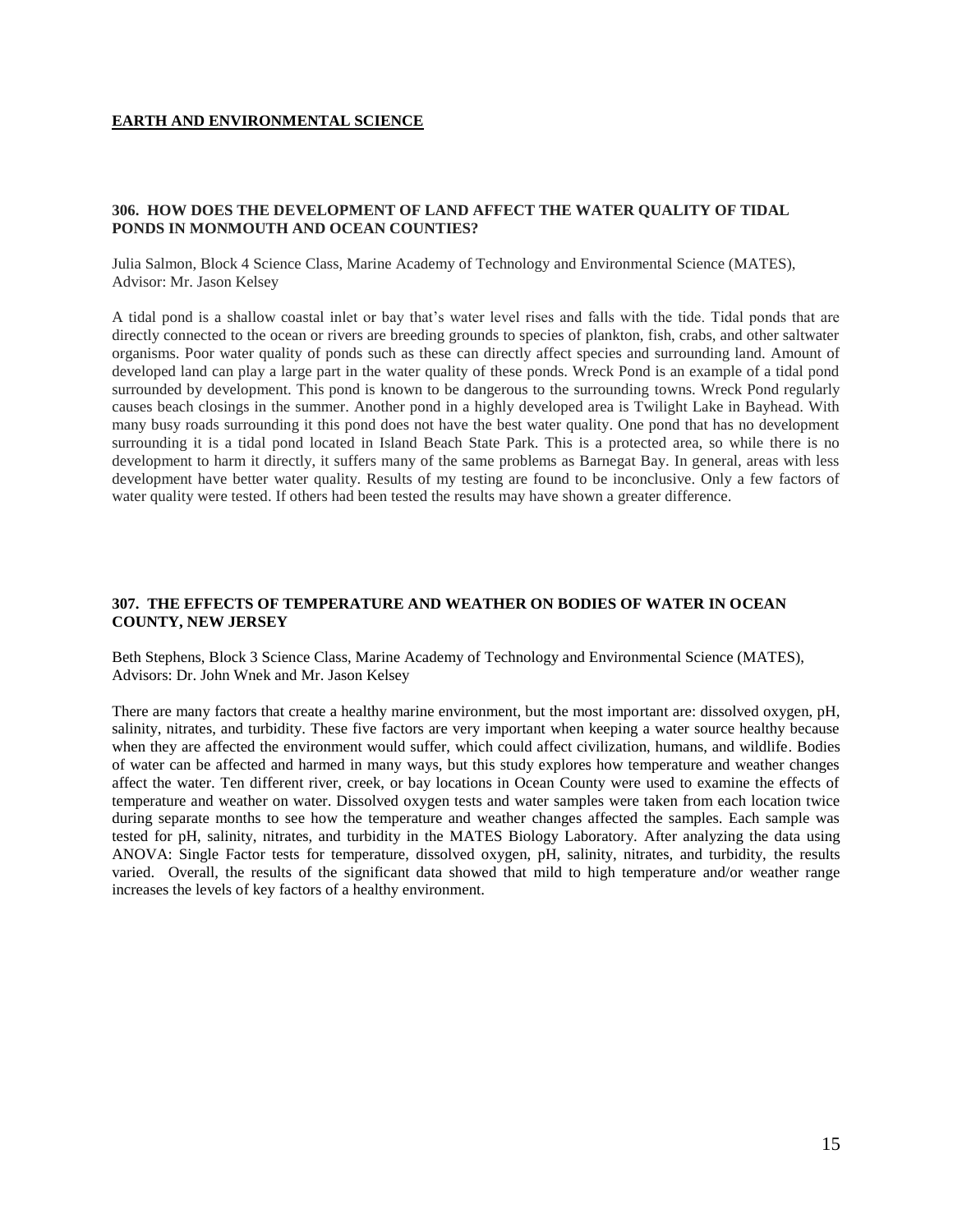#### **308. THE EFFECT TANNIC ACID HAS ON THE pH OF FRESHWATER AND BRACKISH WATER CONTAINING** *GRACILARIA TIKVAHIAE*

Kristen Weppler, Block 4 Science Class, Marine Academy of Technology and Environmental Science (MATES), Advisors: Dr. Wnek and Mr. Werner

Ocean acidification is a direct effect of climate change that is causing the pH levels of ocean water to decrease globally. Increasing the acidic content in ocean water and freshwater can have unfavorable effects on the marine environments; therefore, affective solutions are being researched in order to assist this growing problem. This study determined how the presence of *Gracilaria tikvahiae* in brackish water affected the pH level in comparison to freshwater when tannic acid powder was added. All samples were tested for pH, salinity, and tannins before and during the addition of tannic acid powder. Tannic acid powder was added to all samples daily. Every four days, all samples were tested again for pH, salinity, and tannins. After the first four days, a pH meter revealed a noticeable decrease in the pH level of the freshwater sample and a minimum decrease in the brackish sample containing *Gracilaria tikvahiae*. The freshwater pH level had dropped from 6.5 to 4.9, the brackish water samples had dropped from 7.3-7.4 to 7.1-7.2, and salinity showed slight decreases in all samples. Tannins increased to 37.56 ppm in all samples after starting at 0 ppm. In the following days, results were similar. After 13 days of adding tannic acid powder, the freshwater pH level dropped the most. Ultimately, the brackish water samples ended the experimentation being less affected than the freshwater sample because brackish samples contained *Gracilaria tikvahiae* and the freshwater sample did not. These results support the idea that seaweed presence reduces the effects of acidic conditions in brackish water.

#### **309. A COMPARISON OF BIODEGRADABLE PLASTIC AND POLYETHYLENE DEGRADATION IN INCREASING SOIL ACIDITY AND ALKALINITY**

Victoria Yakes, Block 4 Science Class, Marine Academy of Technology and Environmental Science (MATES), Advisors: Dr. John Wnek and Mr. Jason Kelsey

Biodegradable plastic (BP) was presented as a solution to plastic pollution; however, BP has its own set of problems. For example, most biodegradable plastics will only biodegrade under extremely specific conditions and must be sent to a specialized compost plant. This study attempts to understand the effects of increasingly acidic and alkaline soil environments on the degradation of polyethylene plastic (PE) and BP, to better understand the conditions plastics must be exposed to in order to decompose. During this study, small samples of PE and BP were buried in soil and treated with increasing volumes of an acid (acetic acid) and a base (ammonium hydroxide), to slowly increase the acidity or alkalinity. Samples were left for eight weeks in the soil to ensure sufficient time for degradation by microorganisms. After the eight weeks of treatment, the plastics were uncovered and measured with an electric micrometer to determine the amount of degradation based on the thickness compared to the original, untreated plastics. T-tests showed that the degradation of BP was significant in both acid and base; while PE showed no degradation. The data indicated that the greatest rate of decomposition was found in BP in increasing soil alkalinity. Results suggest that BP degrades at a significantly greater rate than PE and will have faster degradation rates in basic environments.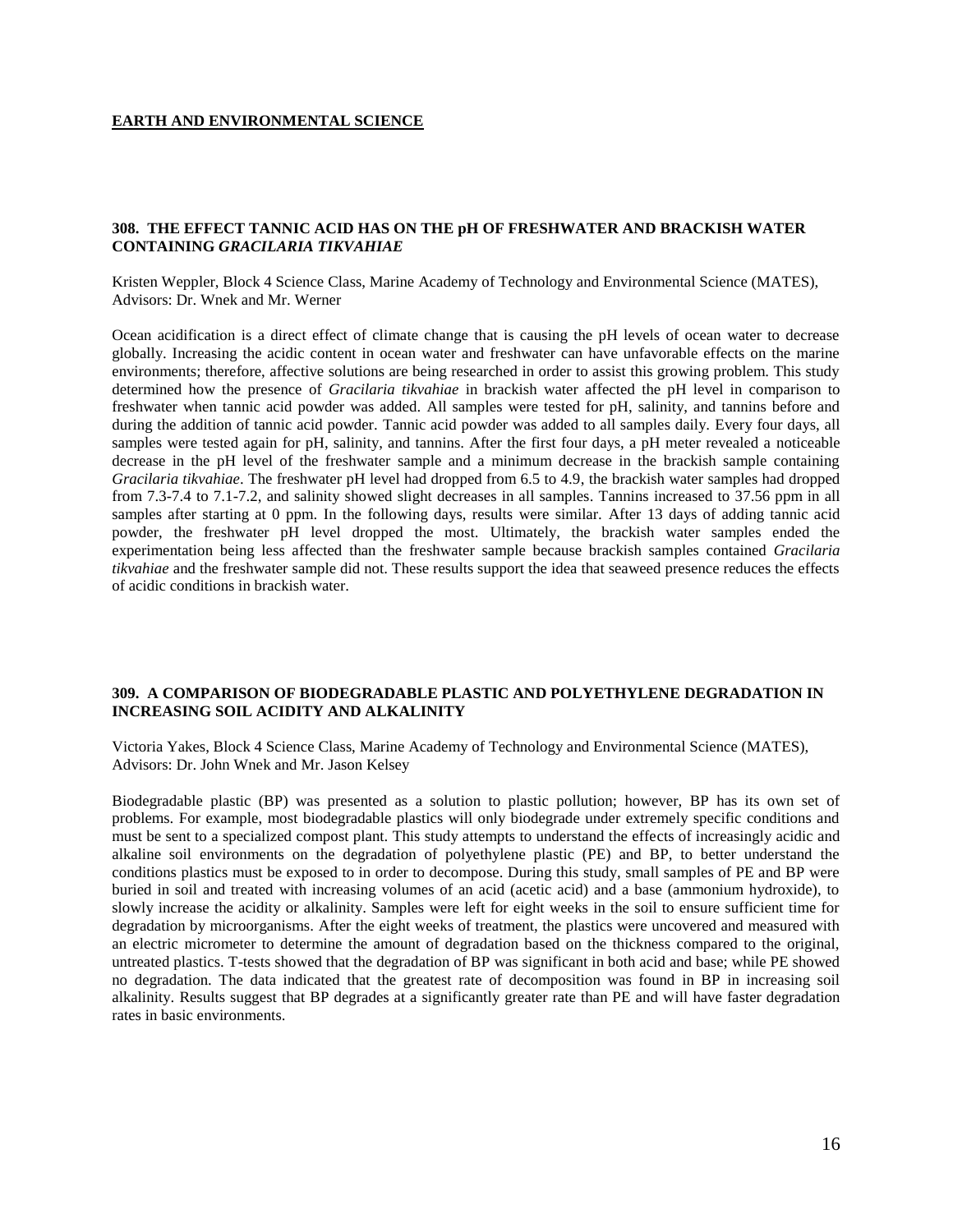#### **401. IMPROVEMENT OF A NOVICE RUNNER COMPARED TO AN EXPERIENCED RUNNER**

Charles Burton, Block 1 Science Class, Marine Academy of Technology and Environmental Science (MATES), Advisor: Mr. Jason Kelsey

Improvement is a major component to any sport. The process of improving requires the team, and the individual to practice their skills as a group, and independently. There are many factors of improving, but also many factors that can prevent the individual from improving. Running related injuries are very common reasons why a runner is not able to improve throughout the season. Experienced runners and novice runners each have separate workouts that help the individuals in that group. A novice runner would not be able to complete the more intense workouts of an experienced runner, on the contrary, an experienced runner would not be able to improve if they performed the easy workouts for the novice runners. This research can help determine which demographic of runners is more likely to improve, and motivate individuals who want to improve themselves. With the averages of all the runners of the Southern Regional Boys Cross Country Team, it can be determined that novice runners improve more than the experienced runners. This is due to the fact that novice runners have more room to improve than the experienced runners. Experienced runners may be running times that are faster, but they are not improving as much as the novice runners.

#### **402. WHICH NATURAL HOME REMEDY IS BEST FOR PREVENTING GROWTH OF** *CANDIDA ALBICANS* **COMPARED TO AN ANTIFUNGAL**

Katherine Elmer, Block 4 Science Class, Marine Academy of Technology and Environmental Science (MATES), Advisors: Dr. John Wnek and Mr. Jason Kelsey

*Candida albicans* is a bacterial yeast found in almost everyone. Normally the yeast remains dormant, without causing any damage, but in some cases, it can cause harmful infections. These infections can also be called Oral Thrush. People who are most at risk are those that wear dentures, have diabetes, are immunocompromised, or take medications that lower immune response. Once someone has a *Candida* infection, they can develop numerous unpleasant symptoms such as painful white patches and a loss of taste. This study was conducted to determine the best natural home remedy for preventing the growth of *Candida* bacteria. Twenty-four Petri dishes were impregnated with *Candida albicans*, set up and left to grow in the incubator for twenty-four hours. The following day they were taken out and swished with one of the seven solutions (saltwater, baking soda, vinegar, lemon juice, mouthwash, distilled water, and Nystatin) for either 15 seconds, 30 seconds, or 1 minute, to replicate swishing out a mouth with a solution. Two plates were left without a solution as a control, to compare the growth of infections left untreated. Twenty-four hours later the data was analyzed. Based on the experiment, the nystatin covered the bacteria preventing further growth but left a viscous coating on the dish. The baking soda was the most effective of wiping out the *Candida* compared to all other home remedies. The average amount of bacteria was the least after swishing for a full minute.

#### **403. THE EFFECT OF HYPOXIC TRAINING ON THE HEART RATE OF COMPETITIVE SWIMMERS**

Joseph Victor Flores, Block 1 Science Class, Marine Academy of Technology and Environmental Science (MATES), Advisor Mr. Jason Kelsey

Swimmers are able to train and improve their bodies in many ways to become faster. This is partly due to the fact that swimming exercises most muscle groups. One of these various ways is hypoxic training. Hypoxic training drills are drills that limit the amount of breaths a swimmer is allowed to take. Training in low oxygen environments can aid in the increase of lung capacity and endurance. The aim of this experiment was to observe the effects of this type of training on heart rate. The data of this experiment can show the cardiological effects of hypoxic training. Subjects were split into two groups determined by gender. The boys were split further into three groups. Each group swam 4- 50s with increasing breath intervals ranging from 3 to 9. Their heart rates were measured shortly after by counting the beats in a 10-second time frame and multiplying the value by 6. The results showed an initial increase in heart rate from the control to around the second trial for the most part. Some data, however, showed a decrease from trial 2 to 3. Overall, there were no statistical differences between the means of each group in all four trials.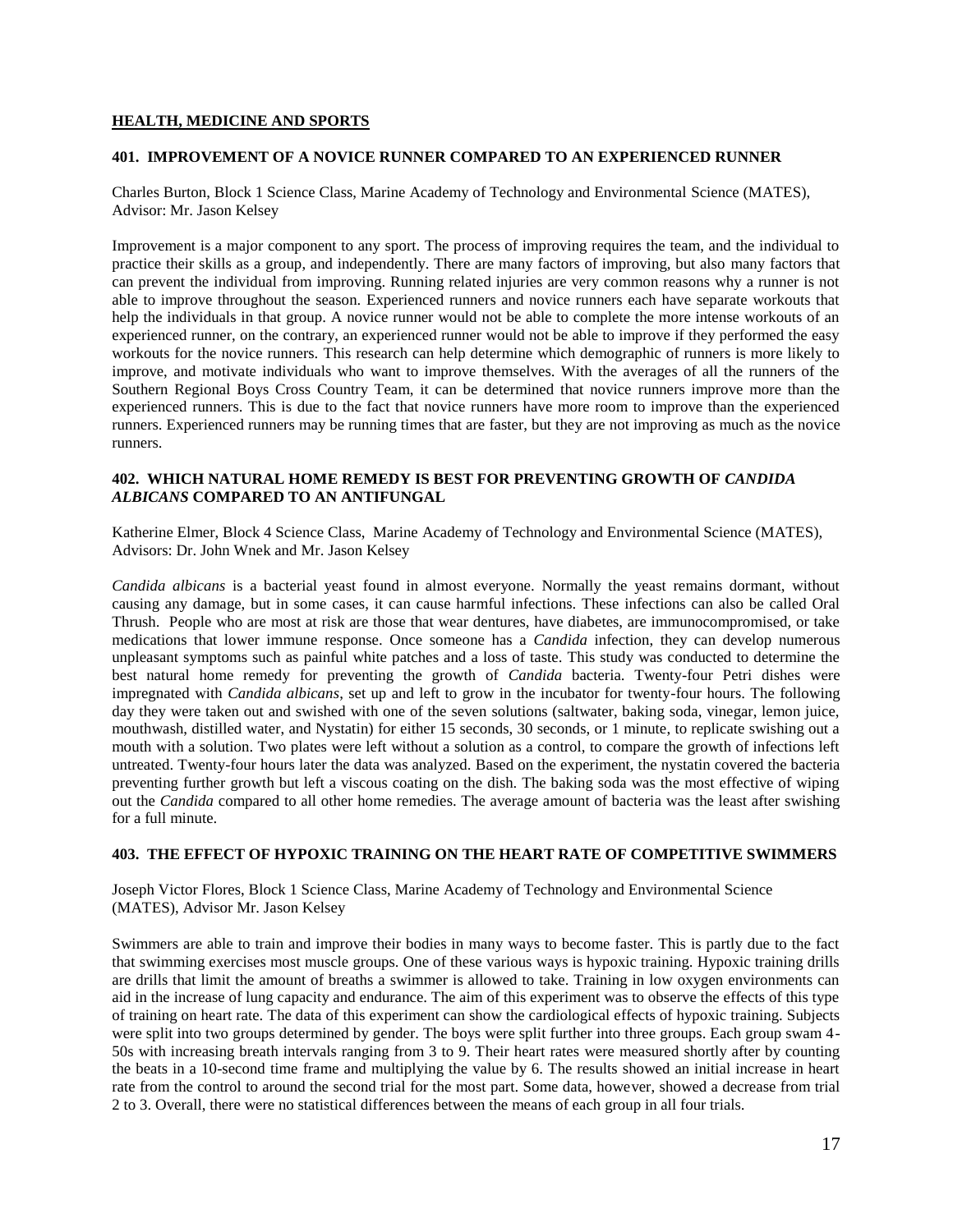#### **404. THE EFFECTS OF BALLISTIC, ISOMETRIC, AND PASSIVE STRETCHING ON INDIVIDUAL'S FLEXIBILITY**

Madison Fossa, Block 4 Science Class, Marine Academy of Technology and Environmental Science (MATES), Advisors: Mr. Dave Werner and Dr. John Wnek

Stretching can vastly increase the health of individuals in many different ways, and has been proven to influence both mental and physical health. Stretching increases the quality of life because it allows individuals to do everyday tasks with more ease. There are several types of stretches, and they each accomplish different goals. Isometric stretching is used generally to strengthen muscles. Ballistic stretching has temporary effects on flexibility and is best used when warming up. Passive stretching has the best effect on flexibility and gives lasting benefits. These methods cannot be used to accomplish the same goal. This study examined the use of these three different types of stretches to determine and prove which increases overall flexibility. Twelve individuals were split into three groups based on the three types of stretches. These individuals stretched for 3 weeks and the effect on their flexibility was measured after the end of these 3 weeks. The results showed that passive stretching and ballistic stretching were the most effective in increasing flexibility, but only by a very little bit. The data showed that the outcomes for each stretch weren't that different. The averages of the ballistic and passive forms of stretching were only separated by 7 degrees and also by 0.9 inches (22.86 cm). This difference is not significant overall.

#### **405. HOW MUSIC EFFECTS FATIGUE IN EXERCISE**

Christopher Frielinghaus, Block 1 Science Class, Marine Academy of Technology and Environmental Science (MATES), Advisors: Mr. David Werner and Dr. John Wnek

When exercising, one of the most prominent feelings the person exercising will experience is fatigue. The fatigue a person feels will mostly determine the duration and stop time of their workout. I hypothesized that when listening to music while exercising a person will feel less fatigue, therefore allowing them to exercise longer. I gathered 5 males from the freshman class (ages 14-15) at M.A.T.E.S., and had them each run on the treadmill one at a time. A FitBit recorded their heart rate during the test, and after each trial their rate of perceived exertion (RPE) was recorded. Each participant ran for 10 minutes on the treadmill without music as a control, while their heart rate was being monitored by the FitBit. After each participant was finished I recorded their max heart rate, average heart rate, and RPE. Then two days later, they performed the same experiment, but this time while listening to music of their choice. I compared the data from all trails, and as predicted results indicated that while listening to music a person's average and maximum heart rate were lower, compared to without music. Longevity and duration are important to all who exercise and this experiment shows a possible and valid method to improve a successful exercise session. A trend was demonstrated; however, the small sample size needs to be expanded to make more concrete conclusions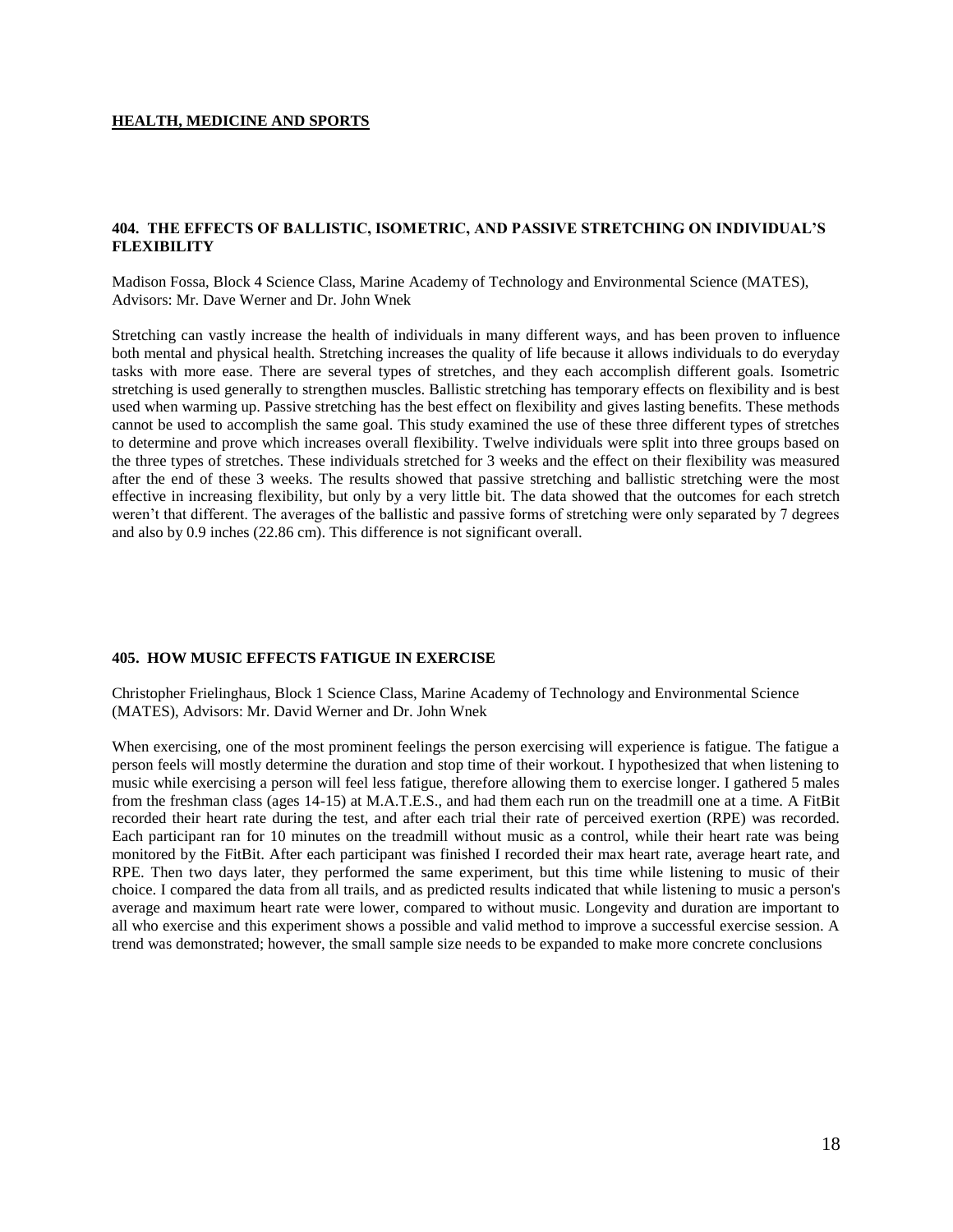#### **406. THE EFFECT OF PHARMACEUTICAL EXCIPIENTS ON THE DISSOLUTION OF COMMON MINERAL SUPPLEMENTS**

Sarah Grenz, Block 4 Science Class, Marine Academy of Technology and Environmental Science (MATES), Advisors: Dr. John Wnek and Mr. Jason Kelsey

A controversial issue is whether or not companies should include pharmaceutical excipients as ingredients in supplements. Excipients have no medicinal values but can act as fillers, binders, flow agents and more. Some companies try not to include them as an appeal to all audiences such as vegetarians or vegans. The purpose of this research project is to determine if the use of excipients has an effect on the dissolution of common mineral supplements. The chemical-aspect of the human stomach was mimicked using a solution of hydrochloric acid, sodium chloride, potassium chloride and bicarbonate. Temperature, movement and chemical profile of the human stomach were mimicked as best as possible. Three minerals were tested (magnesium, selenium, and iron), each of which had two supplement representatives; one supplement with excipients and one without. Each supplement was tested three times, so there were a total of eighteen trials. Although there was no statistical significance derived from comparison between supplements with and without excipients, a visual trend is discernible in the bar graph. For each mineral, the supplements with excipients clearly took longer. Therefore, there is a qualitative trend that supplements with excipients have a longer dissolving time than without, suggesting that supplements without are easier to digest and metabolize. Overall, companies should be concerned about the excipients put in their supplements because supplements should dissolve as fast as possible to ensure the majority of the contents are absorbed into the bloodstream.

#### **407. HOW CARDIOVASCULAR EXERCISE AFFECTS MEMORY**

Logan Gross, Block 4 Science Class, Marine Academy of Technology and Environmental Science (MATES), Advisor: Mr. Jason Kelsey

Every day students are asked to remember various topics. This can be very difficult and overwhelming, so students need memorization techniques. The purpose of this study is to analyze students' ability to remember information with and without exercise. This study analyzed students' scores on memory tests after they had exercised to students' scores on memory tests without any exercise prior to the tests. These tests were taken by five freshmen students ages 14 and 15. The students' test scores after they had exercised were found to be higher than their scores without any exercise prior to testing. In this study exercise was shown to be a useful resource for students to use in order to retain more material, as well as stay physically fit. Further studies are needed to determine the validity of this statement.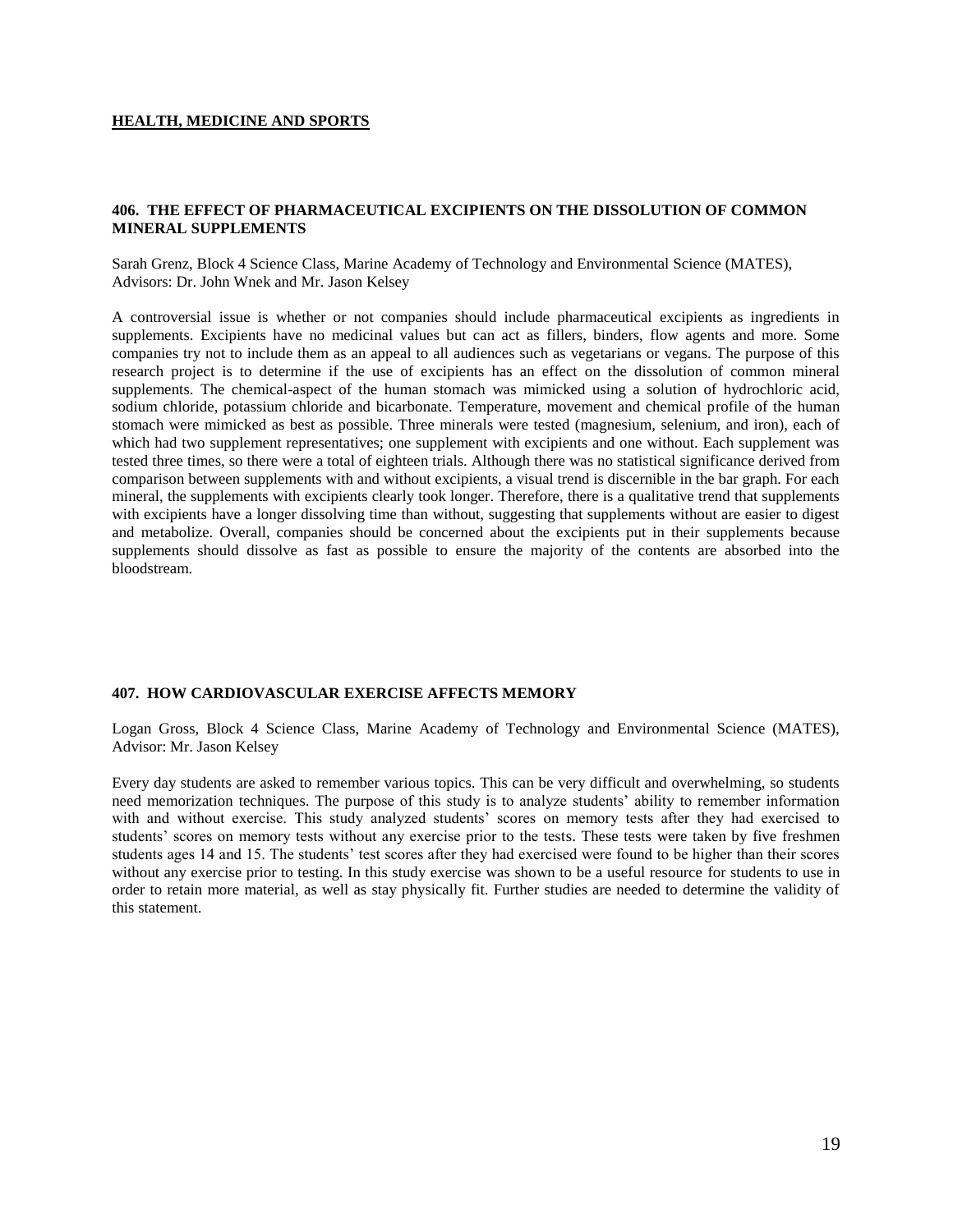#### **408. COMPARING PROBIOTIC FOODS AND COMMERCIAL PROBIOTICS TO INCREASE THE AMOUNT OF** *LACTOBACILLUS* **SPP.**

Bethany Suliguin, Block 1 Science Class, Marine Academy of Technology and Environmental Science (MATES), Advisors: Dr. John Wnek, Mr. Jason Kelsey, Dr. Renato Alberto, M.D., Dr. Priscilla Alberto, M.D., Dr. Timothy Gabriel, M.D., Dr. Martin Jimenez, M.D., and Sheila Alberto

The incorporation of probiotics into people's diets has been happening for many centuries and has been rising due to their potential health benefits. *Lactobacillus*, a common genus of probiotic bacteria, is found in many forms, mainly dairy products and supplements. Supplements and foods were tested to see if one group would have more *Lactobacillus* spp. production and if there was one standout product. It was hypothesized that supplements would do better in producing *Lactobacillus* spp., while Nutricost, the supplement with the highest labeled colony-forming units (CFU), would do the best. Each product was placed in a water and hydrochloric acid solution, swabbed onto MRS Agar plates, and incubated for 24 hours. After experimentation, it was found that Yakult, a probiotic food, produced the most bacteria, and all the foods produced more bacteria than the supplements; Contrastingly, Nutricost, the predicted highest producer of *Lactobacillus* spp., produced the least. This result could be due to the erroneous labeling of live bacteria in each supplement. The only significance in the number of bacteria produced was between Nutricost and Yakult; the other combinations are insignificant. This research could help patients and doctors develop a better understanding of which products are best-fit for a consumer.

#### **409. AROMATHERAPY: THE EFFECT OF** *LAVANDULA ANGUSTIFOLIA* **ESSENTIAL OIL ON QUALITY OF SLEEP**

Megan Thomas, Block 4 Science Class, Marine Academy of Technology and Environmental Science (MATES), Advisors: Dr. John Wnek and Mr. Jason Kelsey

Getting good quality sleep is a very vital part in overall health during adolescence. High school and middle school students often experience declines in sleep quality due to factors such as stress and anxiety. Poor sleep can cause a multitude of health problems as well as decrease a student's ability to stay awake, focus and comprehend during school the following day. Aromatherapy is the practice of inhaling or topically applying essential oils to improve a person's health. *Lavandula angustifolia* essential oil is a commonly used oil in aromatherapy to improve sleep because it has sedative and anxiolytic properties. The chemicals linalyl acetate, linalool, and caryophyllene are responsible for these properties due to how they heighten the effect of acids on the amygdala. The aim of this research was to see if sleep quality would increase in students when inhaling lavender before going to sleep. To understand the short-term and long term effects, 26-29 male and female students participated in the experiment for 7 consecutive days while 26-29 male and female students participated in the experiment for 21 consecutive days. Each student was asked to complete the Pittsburgh Sleep Quality Index (PSQI) before and after the experiment. Data was also collected on how each student slept for each day of the experiment. The results show that the students who slept poorly benefitted more than good sleepers and had a greater difference between the scores of the pre and post PSQI.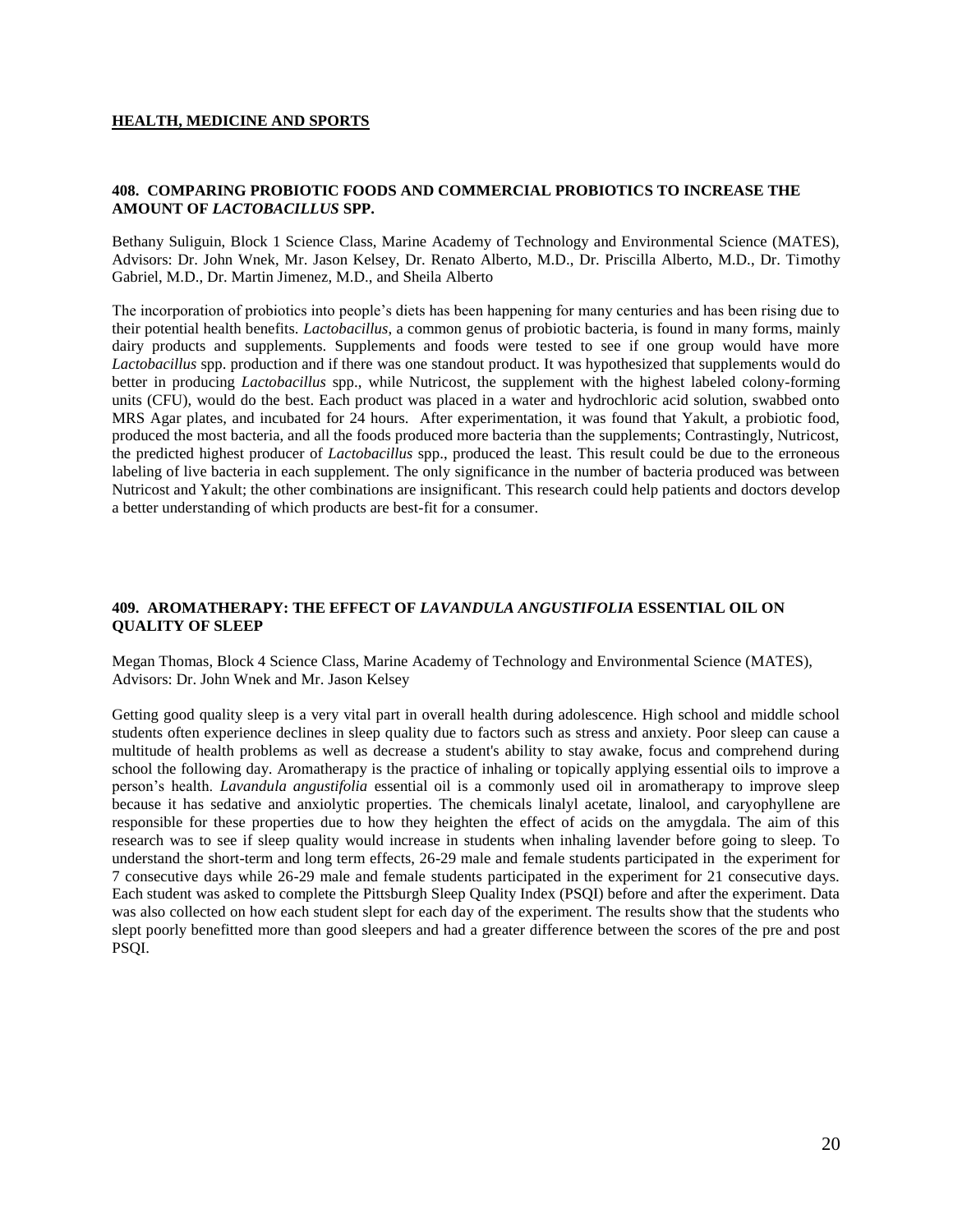#### **501. CONTRASTING THE EFFECTS OF WATER SALINITY AND TEMPERATURE ON**  *TETRASELMIS*

Owen Cassidy, Block 4 Science Class, Marine Academy of Technology and Environmental Science (MATES), Advisors: Dr. John Wnek and Mr. Dave Werner

Throughout Earth's bodies of water, fluctuating temperature and salinities break up the water flow with physicalacting barricades. Phytoplankton, the most abundant and important food source along the marine life food chain, rely on ocean currents to disperse the water. These microorganisms supply nutrients to some of the largest beings on the planet. From the smallest mussel to the largest whale, phytoplankton makes a full circle around the food web. The motive for this research was to see how different temperatures and salinities affect the growth rate of phytoplankton colonies containing *Tetraselmis.* The experiment was conducted using six containers each equipped with aerators to ensure air flow, three with varying temperatures and three with varying salinities. Specimens were exposed to a growth light for 10 days while optical density was recorded daily using a secchi stick. The results of this experiment revealed how adaptive this species of phytoplankton turned out to be. Most of the data resembled each other, not showing much difference between temperatures and salinities. On a global warming scale, these results could mean that microorganisms similar to *Tetraselmis* will be able to withstand rising ocean temperatures.

#### **502. HOW DOES CHANGING THE AMOUNT OF CARBON DIOXIDE IN WATER AFFECT THE HATCHING AND GROWTH RATES OF BRINE SHRIMP**

Alanna Costello, Block 3 Science Class, Marine Academy of Technology and Environmental Science (MATES) Advisors: Dr. John Wnek and Mr. Jason Kelsey

Many organisms in the ocean rely on a hard exoskeleton to protect them from predators and other dangers in the waters. Others rely on their size for hiding from predators or attacking prey. But due to ocean acidification, these organisms are slowly beginning to lose their ability to have a well-grown exoskeleton and body. Ocean acidification is the amount of carbon dioxide in the water, mainly from the air surrounding it. However, it can be detrimental to some of the organisms within the ocean. Ocean acidification can have many effects on organisms but can differ depending on the species. Some effects it may have on organisms include deteriorating of their exoskeleton, or not allowing them to even grow them completely. For my experiment, I hatched brine shrimp eggs in five different tanks, each with a different acidity level. One was the average amount in the ocean currently, and then two with higher amounts of carbon dioxide, and two with less carbon dioxide. I observed and calculated the hatch rates, along with the size of the shrimp, and any observations that I had made. Specific observations that I was looking for had been color differences, major declines in mortality, and any noticeable mutations or changes to the shrimp. The concluding data displayed that the tanks that had less carbon dioxide in them, had the most shrimp alive in the end, along with the greatest sizes.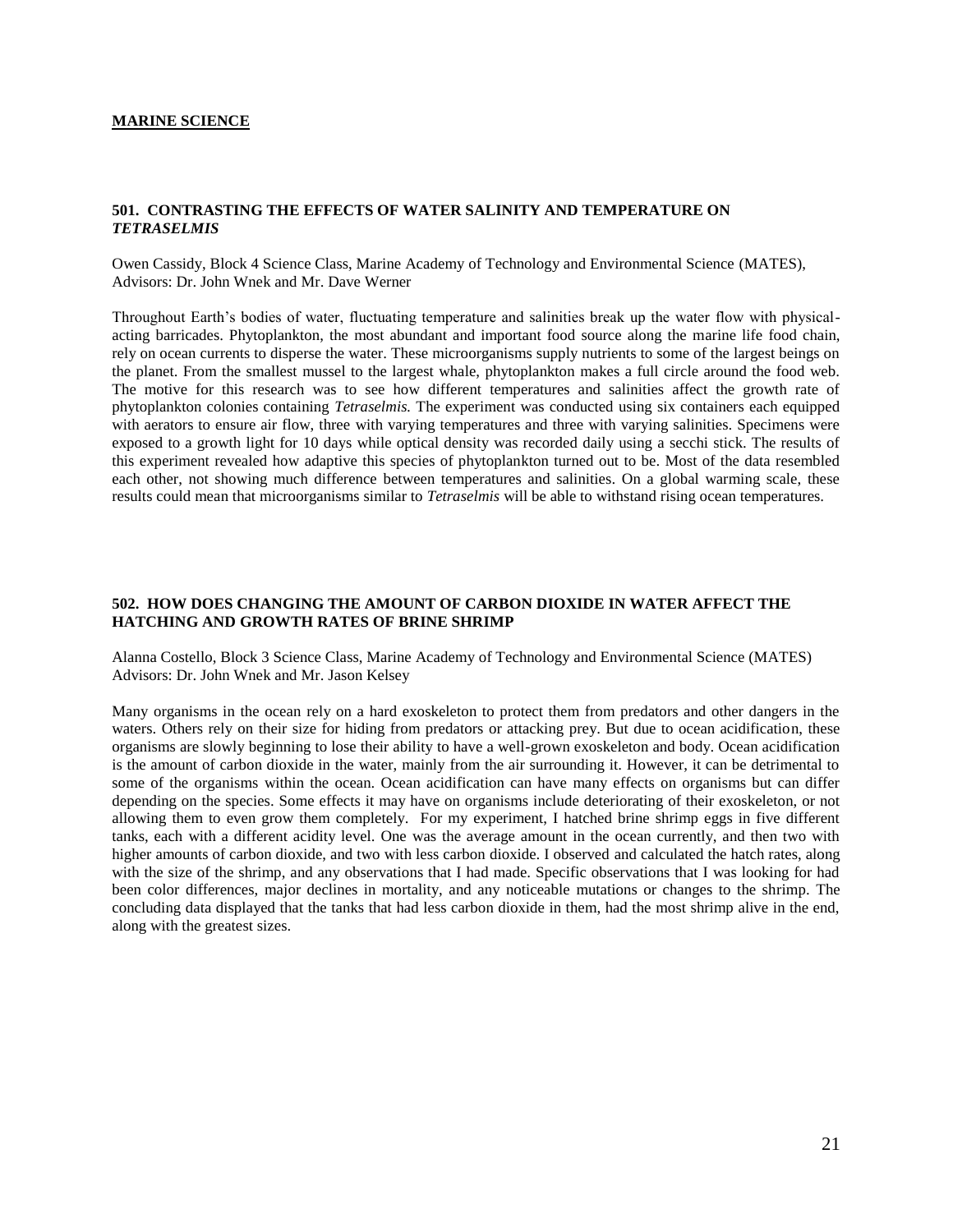#### **503. THE EFFECTS OF VARIOUS PESTICIDES ON** *PALAEMONETES SP.*

Sophia D'Arienzo, Block 1 Science Class, Marine Academy of technology and Environmental Science (MATES), Advisors: Dr. John Wnek and Mr. Jason Kelsey

Pesticides are used for killing insects in order to save surrounding plant life. However, they can also disrupt the physical, biological, and chemical conditions of the water. As a result, the water is deemed toxic and unfit for life. In this research, BioAdvanced, Sevin, and Dr. Earth insect killers will be used. The experiment will focus on grass shrimp (*Palaemonetes sp.*) and how this species is affected by pesticide runoff as a representative for all marine invertebrates. Active ingredients in BioAdvanced Insect Killer include imidacloprid and cyfluthrin in which both are harmful and possibly deadly to aquatic invertebrates. In Dr. Earth Yard and Garden Insect Killer, active ingredients include glycerin, lecithin, and various natural oils. Large glycerin spills have caused large amounts of aquatic populations to die but toxicological studies have shown that lecithin has a very low toxicity level. Sevin Insect Killer has the active ingredient of Carbaryl, a man-made pesticide, that is highly toxic to aquatic invertebrates, such as shrimp. If pesticides enter a body of water, then surrounding marine life, such as shrimp, will be harmed due to the various chemical products found in pesticides. Results have shown that overall, water levels, such as dissolved oxygen, phosphates, and nitrates, were unaffected by the introduction of pesticides. As the amount of pesticides that were added to the water lessened, the mortality rate lessened as well. Therefore, *Palaemonetes sp.* are greatly affected by the toxic chemicals used in everyday pesticides.

#### **504. THE EFFECT OF DIFFERENTIATING SALT LEVELS ON THE INCUBATION AND GROWTH OF BRINE SHRIMP**

Bryce Davenport, Block 1 Science Class, Marine Academy of Technology and Environmental Science (MATES), Advisors: Dr. John Wnek and Mr. Jason Kelsey.

The presence or absence of salinity in salt marsh in extreme variations commonly leads to instability, and loss of function , throughout the environment. At the center of this environmental change, are the base organisms that relay energy all throughout the food chain. Included here, are the shrimps and plankton that are heavily affected by even the slightest change in water parameters. In this project, extreme salinities and Brine Shrimp (*Artemia* golden lake) were used to examine the ongoing effect on salt marshes. Some characteristics observed, such as activity and the behavior of the shrimp, such as their observed movement, correlated better with lower salinities. Furthermore, this point can be accompanied by support from the highest salinity tank, at 40 ppt, such as the varying colors along with about 29 grams of unhatched and/or dead eggs in the end. In other words, the lower salinity environments, such as the tank at 20 ppt, correlate with greater activity and growth of base organisms; meanwhile, the highest salinity environment showed little to no signs of life, activity, and growth. This project showed the measurable effects that salt has on a base organism such as Brine shrimp, and therefore, the effect it will eventually have on other organisms up the food chain.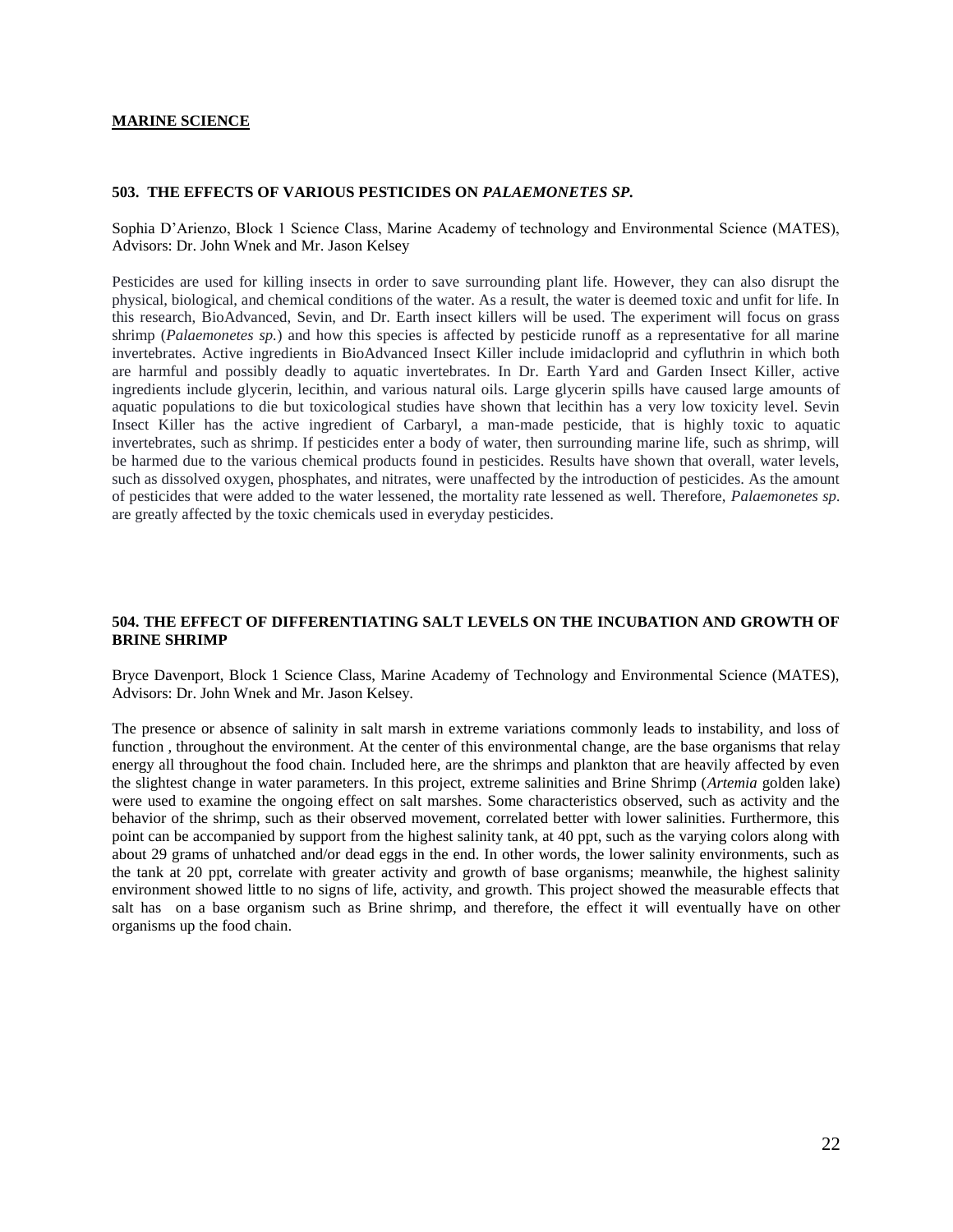#### **505. ANALYZING THE EFFECTS DIFFERENT SODIUM CHLORIDE CONCENTRATIONS HAVE ON**  *MICROCYSTIS AERUGINOSA*

Annie Foo, Block 1 Science Class, Marine Academy of Technology and Environmental Science (MATES), Advisors: Dr. John Wnek and Mr. Dave Werner

The major cause of algae overgrowth, climate change, has exponential negative effects- one of which is harmful algal blooms. Harmful algal blooms (HABs) are algae colonies that are produced in eutrophic conditions that become toxic to the surrounding environment. One of the most common harmful algal blooms is *Microcystis aeruginosa.* With climate change being a constant change, this leaves *Microcystis aeruginosa* to grow infinitely, with little to nothing to do about it; which allows its negative effects, including oxygen depletion, sickness to seafood and humans, and even death, to take over the environment. The purpose of this study is to grow *M. aeruginosa* in different salinities and observe in which salinity the algae stopped and/or grew significantly less in. The organisms were all grown in 1 part algae to 3 parts distilled water under fluorescent lights for 12 hours a day to see if there was a significant difference within their appearance and chlorophyll-a content based on their salinity level. In an ANOVA test, comparing the slopes within each salinity, it concluded that the average growth rates were significantly different from each other; the average growth of algae in greater than or equal 9 ppt having significantly less growth rates than lower salinities.

#### **506. THE EFFECTS OF MICROPLASTICS ON PHYTOPLANKTON**

Jide Gbadamosi, Block 3 Science Class, Marine Academy of Technology and Environmental Science (MATES), Advisor: Dr. John Wnek

Microplastics in our oceans have become an enormous problem for all marine organisms. Phytoplankton are a crucial food source for the rest of the oceanic food chain, and microplastics affecting them would be exponentially detrimental to the food chain. In order to analyze the condition of the oceanic food chain, I decided to start from the bottom and research the effects of microplastics on phytoplankton. To do this, I replicated and grew phytoplankton in an environment extremely similar to that of the ocean. I set up two medium-sized containers with 1500 ml of water in each and added 20ml of phytoplankton to both containers. Aerators were placed in both containers, and nutrigrow was regularly added. One hundred 0.4mm microbeads were added to the second container (Container B). The results of this experiment suggest our worst fears: Microplastics substantially hinder the growth of phytoplankton. This means that phytoplankton will not be able to grow as fast as it is being consumed, thus leading to starving in the marine food chain. Three experiments were conducted to see the effects of different sizes of microplastics and different components of microplastics. The two chemicals in microplastics found to be the most harmful and hindering to phytoplankton were phthalates and polyvinyl chloride, also known as PVC.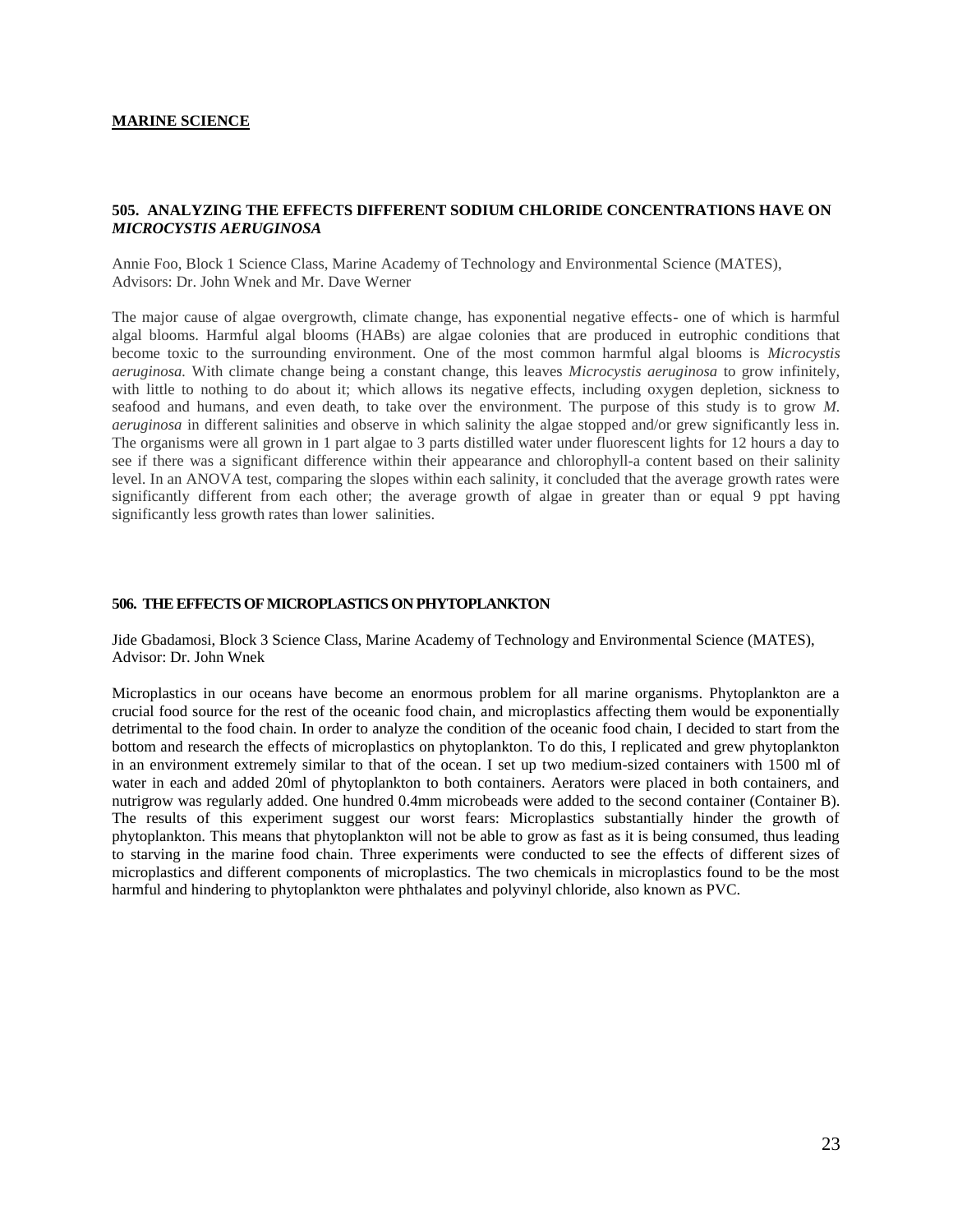#### **507. THE EFFECTS OF VARYING NITROGEN CONCENTRATIONS ON THE BIOLUMINESCENCE AND GROWTH OF** *PYROCYSTIS FUSIFORMIS*

Ryan Lange, Block 4 Science Class, Marine Academy of Technology and Environmental Science (MATES), Advisors: Dr. John Wnek and Mr. Jason Kelsey

One of the most challenging environmental problems in the world today is nutrient pollution. Excess nutrients can cause an increase in the growth of algae. This study focuses on the effects that excess nutrients have on *Pyrocystis fusiformis*. *Pyrocystis fusiformis* is a non-toxic marine dinoflagellate referred to as the "firefly of the sea" because of its bioluminescent property. Additionally, it was performed to determine if there is a relationship between the bioluminescence and the growth of this specific algae culture. Fifteen cultures of *Pyrocystis fusiformis* were examined. Nitrogen was added to each culture (except the controls) in the form of sodium nitrate in incremental concentrations. Three cultures of each concentration were used to maximize data collection. Cultures were kept in a cardboard chamber with an LED light and a 12-hour timer for approximately five weeks. Chlorophyll content, turbidity levels, and bioluminescence were collected once a week. The experiment proved that group three had the ideal level of salinity and the highest chlorophyll concentration of all the cultures. In this study it is uncertain whether there was a direct correlation between the chlorophyll level and bioluminescence. Lastly, the photometer was not sensitive enough to measure the light emitted by the dinoflagellates.

#### **508. HOW VARYING SALINITIES AFFECT HATCHING RATES OF** *ARTEMIA SP.*

Jake Romanowski, Block 1 Science Class, Marine Academy of Technology and Environmental Science (MATES), Advisors: Dr. John Wnek and Mr. David Werner

Salinity is a measurement of how much salt is present in the water at a certain time. Salinity is measured in parts per thousand (ppt) and for reference average open sea water is about 35 parts per thousand. The purpose of the experiment was to see how different salinities affect the hatching rates of *Artemia sp.* The brine shrimp cysts (eggs) were put into waters of 15, 25, 35 and 45 ppt for five days. The cysts were filtered out of the water using gravity filtration and then counted to see how many didn't hatch. From there it is possible to find out how many of the eggs did hatch. The trend of the data shows that salinity greatly affects the rates at which eggs hatch. The outcome of the experiment is important because, as the ice caps melt, the salinity of the water will decrease because of the influx of freshwater. Animals will be affected by this change in salinity and spawning rates is just one way on which they will change. They might increase or decrease depending on the species, but the overall change is not good for food webs and/or ocean ecosystems.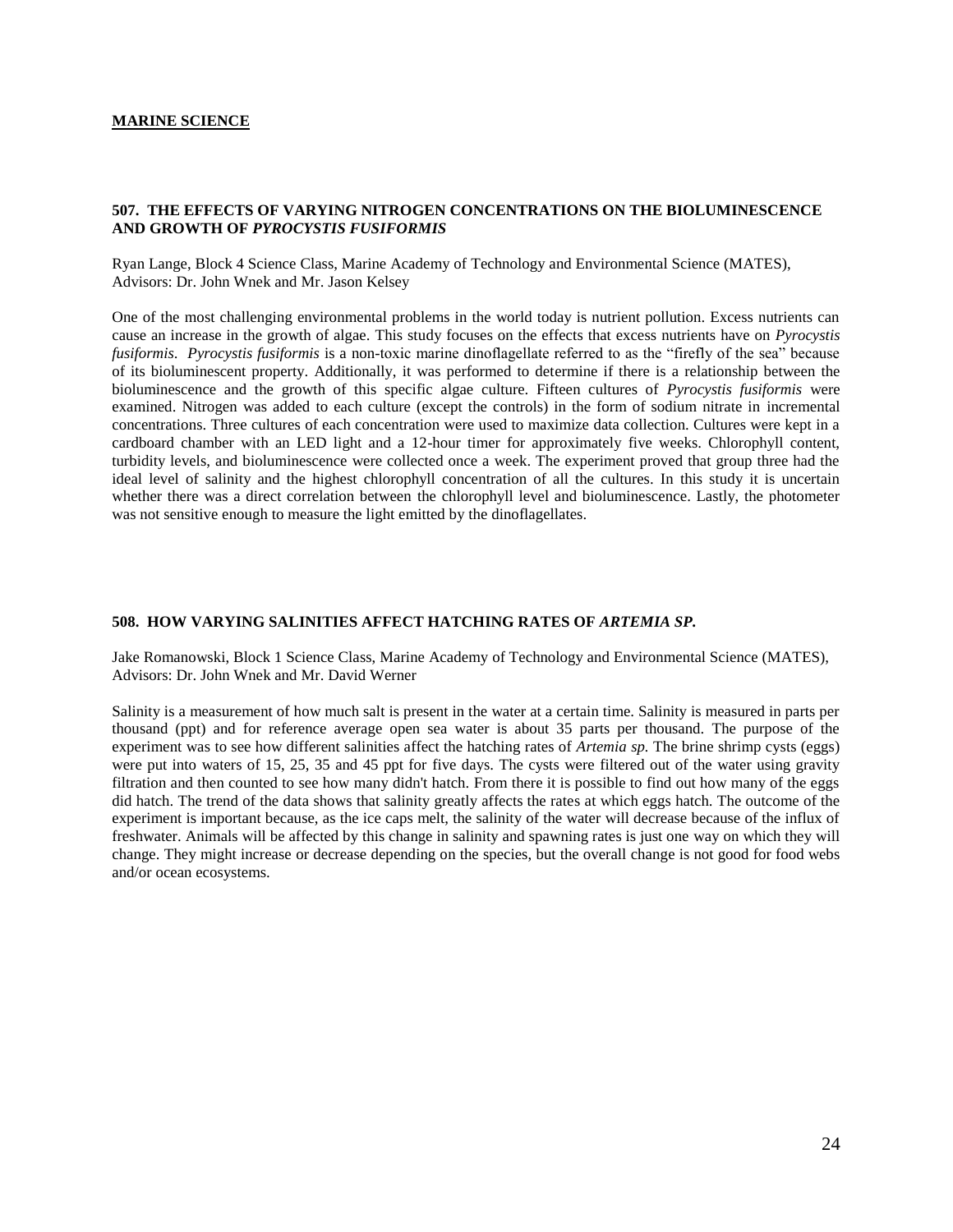#### **509. SEASONAL COMMUNITY SHIFTS AND OVER WINTER POPULATIONS OF FISH AND CRUSTACEANS IN NORTHERN BARNEGAT BAY**

Summer Sakowicz, Block 4 Science Class, Marine Academy of Technology and Environmental Science (MATES), Advisors: Dr. John Wnek and Mr. David Werner

Barnegat Bay is a unique estuary ecosystem with many different types of habitats that are home to many different aquatic organisms. The populations of these organisms are more, well known over the summer and warmer months. However, these populations over the winter are known and studied less because of the cold temperature and reduced recreational activity. The purpose of this project was to survey different boat basins of northern and southern Barnegat Bay to sample what the fish and crustacean population is like in two different parts of New Jersey. To do this, I deployed three Gee's® G-40 minnow traps at 3 different locations in the Northern Barnegat Bay. Those sites were the boat basins of Lavallette Yacht Club, Seaside Park Yacht Club, and Mantoloking Yacht Club. Once a week from early October to late January, the traps were pulled and the species were counted and measured, and then released back into the study area. The same methods that were used here are used by Rutgers University to do the same study at at the Rutgers University Marine Field Station (RUMFS), located in Little Egg Harbor at the farsouthern end of Barnegat Bay. I took my data and the data from the RUMFS survey and compared them both. The results of my study showed that Lavallette Yacht Club had the most diversity out of all four locations. RUMFS's data had very little to show. Seaside Park and Mantoloking Yacht Clubs also had consistent amounts of fish and shrimp pulled every time like Lavallette did. In the winter months, the only species pulled up were two shrimp types: *Palaemonetes spp.* and *Crangon septemspinosa*. From the results, it can be determined that aquatic populations move farther north as the winter goes on and fish travel elsewhere as shrimp populations tend to stay. Factors that affected these results were the varying temperatures and salinities of the water throughout the testing period.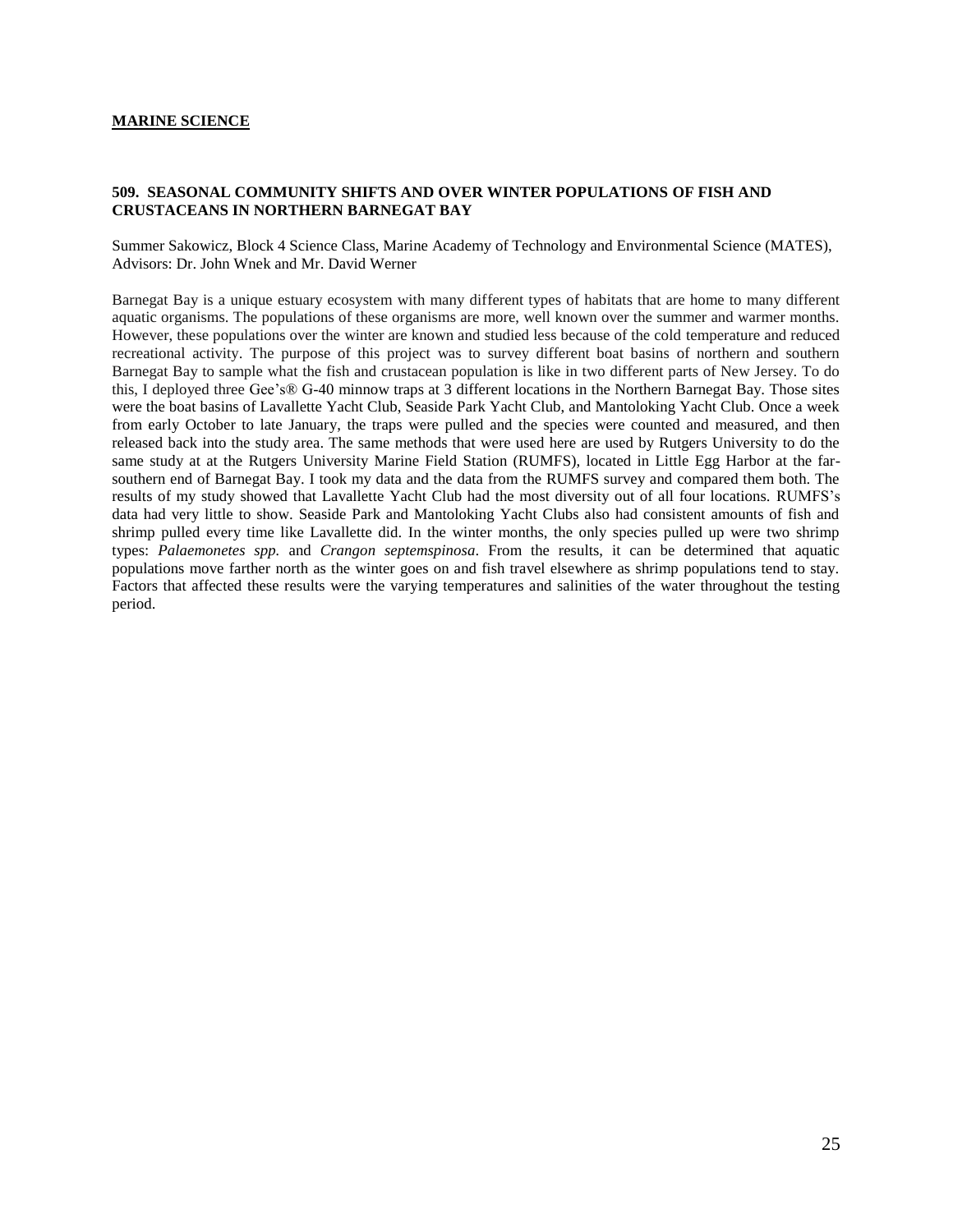#### **MICROBIOLOGY**

#### **601. THE EFFECTS OF COMMERCIAL VERSUS NATURAL HAND SANITIZER INGREDIENTS ON THE BACTERIA GROWTH OF** *ESCHERICHIA COLI*

Tia Argento, Block 1 Science Class, Marine Academy of Technology and Environmental Science (MATES), Advisor: Dr. John Wnek

The use of hand sanitizer has increased over the years and is used by millions of people. However, scientists have been trying to find replacements for the alcohol content in these sanitizers due to ingestion problems and the long term effect they have with destroying the natural oils of skin. Scientists are trying to reinstate the main alcohol ingredient with replacement ingredients so in turn the hand sanitizers are more natural. In this study, the batericia growth of *Escherichia coli (E. coli)* was compared by different ingredients from both natural and commercial hand sanitizers. Treatment in this study included isopropyl alcohol which is commonly found in commercial hand sanitizers. Furthermore, this study also included witch hazel, aloe vera gel, and vitamin E oil which are found in natural hand sanitizers*. E coli* is a very dominant bacteria and was the control variable due to the relationship it has with the human body, just as hand sanitizer does. An ANOVA test was run comparing the data produced by all types of hand sanitizer tested. A p-value of 0.8666 was calculated, meaning there was no significant difference between the ingredients. However, the data produced showed that Vitamin E Oil worked the best out of all of the natural ingredients tested. This means that Vitamin E Oil could possibly replace the substantial amount of isopropyl alcohol contained in future hand sanitizers.

#### **602. THE EFFECT OF INVERTASE EXPOSURE IN VARIOUS BEVERAGES**

Hailey Hart, Block 2 Science Class, Marine Academy of Technology and Environmental Science (MATES), Advisors: Dr. John Wnek and Mr. Jason Kelsey

Invertase is an enzyme that is produced naturally in the human body and can be found in saliva. Invertase is one of the enzymes that is responsible for breaking down sucrose molecules into either glucose or fructose. This process of breaking down and rearranging the molecules is called hydrolysis. The aim of this research was to observe how efficiently invertase was able to break down the sucrose in different beverages. Ten different beverages were used in this experiment and are as follows: Shoprite Apple Juice, Pepsi, Monster Blue, Arizona Sweet Tea, whole milk, Minute-Maid Lemonade, Tropicana No Pulp Orange Juice, Orange-Flavored Gatorade, Vitamin Water Focus, and C2O Coconut Water. Each beverage was poured into a cup. Each drink's glucose level was tested using a urine glucose test strip before the addition of invertase. Invertase was added into each of the cups. The beverages were allowed to rest for one minute and then tested again. This process was carried out four times with each beverage. After all the data was collected, a T-Test was run. The results of the T-Test showed that the beverage's glucose content was significantly higher in certain beverages like Pepsi had increased more so than the drinks that did not contain as much artificial sugars. All 40 tests showed a significant increase in glucose levels across the board.

#### **603. DOES TIME EXPOSED AFFECT BACTERIA GROWTH IN WATER**

Aidan Henbest, Block 4 Science Class, Marine Academy of Technology and Environmental Science (MATES), Advisors: Dr. John Wnek and Mr. Jason Kelsey

Bacteria are found on every surface that one has ever and will ever touch. Even humans are completely covered with bacteria. The surfaces that bacteria are found on even encompass food that one eats and liquid that one drinks, though food and drink should have significantly fewer bacteria when prepared well. This investigation shows that if water is left out in a contaminated household environment for varying periods there is no correlation to the number of bacteria present in the water to the amount of time that has passed since the water was left out. This is supported by the number of bacteria colonies found in samples of the water that were grown in nutrient agar. The number of bacteria colonies found randomly spiked and fell from trial to trial. This is most likely because common tap water does not contain excessive amounts of nutrients. Since bacteria naturally move in the direction of nutrients and other chemical stimuli in a process called chemotaxis, a lack of nutrients in the water means that the bacteria would not move towards it. The hypothesis that water left out in contaminated household air for longer periods would contain more bacteria was not supported.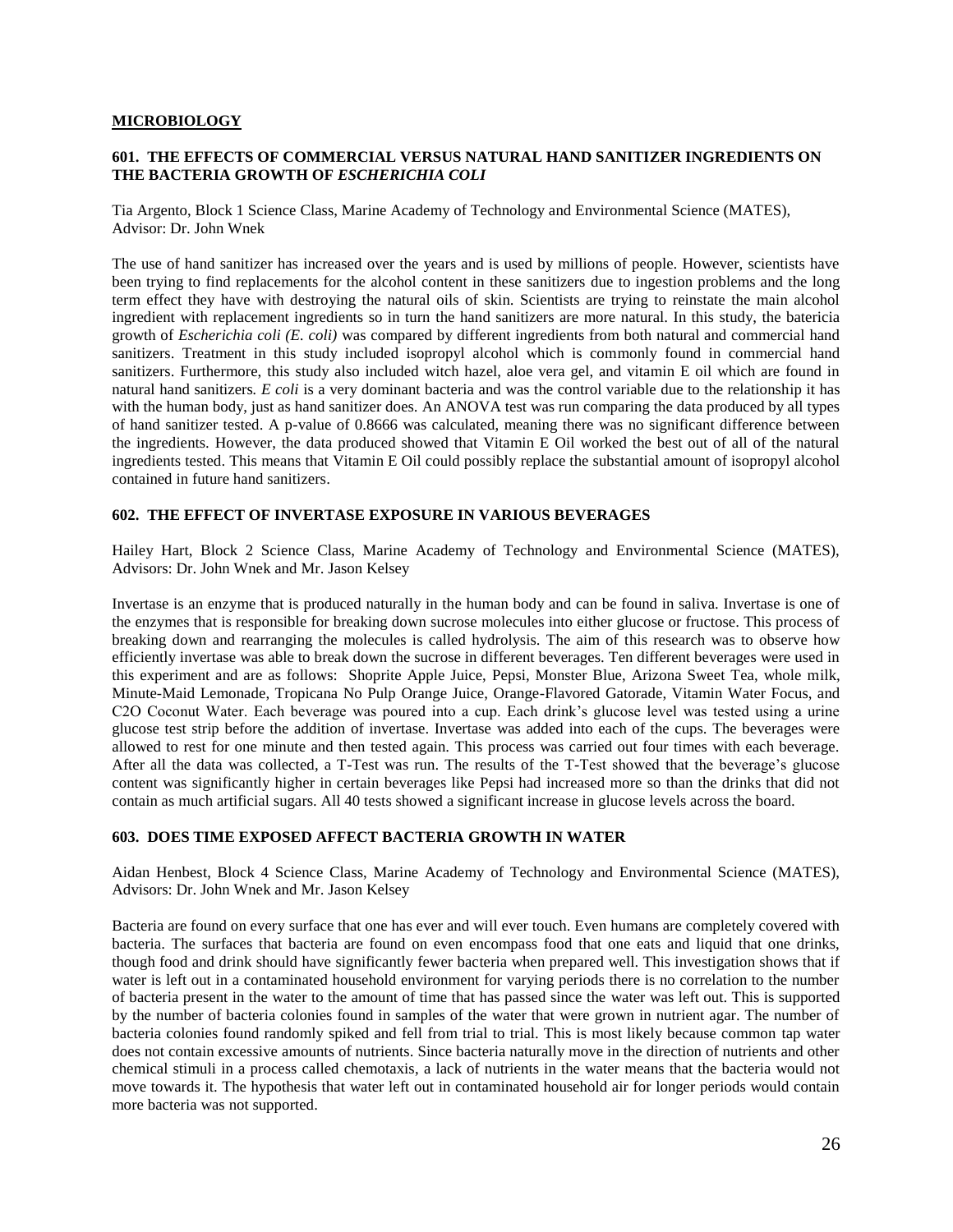#### **MICROBIOLOGY**

#### **604. ANALYZING THE AMOUNT OF BACTERIA ON THE SURFACE OF PHONE CASES**

Scott Miller, Block 4 Science Class, Marine Academy of Technology and Environmental Science (MATES), Advisors: Dr. John Wnek and Mr. Jason Kelsey

Bacteria is a life form present around the world and is found on surfaces like phone cases. Since phones are something that many people use and depend on, it would never come across someone's mind that their phone is covered with bacteria. If people were aware about the amount of bacteria on their phones they could clean them more, preventing the spread of germs. The three main types of phone cases that were tested on during this project include: smooth, rubber, and engraved surfaces. Throughout this study the three different types of phone cases were swabbed and tested for bacteria, using an agar bacteria test which uses Luria broth agar to create bacteria growth. An ANOVA test was conducted and produced a p-value of 0.734. The rubber surfaces on average had a larger amount of bacteria coverage, then the engraved surfaces, and the smooth surfaces had the least amount of bacteria coverage. Bacteria have capsules that surround them which allow them to attach to surfaces. If an object has a greater surface area, the percentage of bacteria on that object will increase. Overall, phones with rubber surfaces had a larger amount of bacteria coverage which was unexpected.

#### **605. THE EFFECT OF DIFFERENT SWEETENERS ON THE ANAEROBIC RESPIRATION OF**  *SACCHAROMYCES CEREVISIAE*

Brianna Suliguin, Block 1 Science Class, Marine Academy of Technology and Environmental Science (MATES), Advisors: Dr. John Wnek and Mr. Jason Kelsey

Yeast is a common ingredient in baked goods such as bread, as it contributes to aeration, flavor, and color of these products. Scientists use yeast in order to simulate and understand cellular processes. The most common species of yeast is baker's yeast, or Saccharomyces cerevisiae, which breaks down sugars during aerobic and anaerobic respiration to survive. Saccharomyces cerevisiae was tested to find differences between the metabolism of monosaccharides and disaccharides. A total of ten different sugar derivatives were used. In order to quantify the yeast respiration, the amount of gas released by the yeast was recorded every two minutes via water displacement from the gas, and each trial lasted 30 minutes. The data was separated into two groups: simple or complex sugars and natural sugar derivatives; Subsequently, a graph was created of the average respiration of yeast with each sugar derivative. The study revealed that while most of the sugars had similar gas output by yeast, light corn syrup and maltose did not have statistically similar gas output to maple syrup and honey. This research suggests that light corn syrup and maltose are not easily metabolized by yeast, while maple syrup and honey are quickly digested by the organisms.

#### **606. TESTING THE SUSCEPTIBILITY OF** *E. COLI* **TO PENICILLIN USING VARIOUS BIOENHANCERS (HERBAL EXTRACTS FROM THE** *ZINGIBERACEAE* **&** *CAPRIFOLIACEAE* **FAMILIES**

Julia Takla, Block 4 Science Class, Marine Academy of Technology and Environmental Science (MATES), Advisor: Dr. John Wnek

Antibiotic resistance is the ability of microbes to resist the effect of medication. This has become a global concern for the reason that 2.8 million people are affected yearly. A bioenhancer is an agent capable of enhancing bioavailability and efficacy of a drug with which it is co-administered, without any pharmacological activity of its own at therapeutic dose used. Several conducted studies showed that bioenhancers can reduce the development of antibiotic resistance. In this experiment, various bioenhancing agents were used synergistically with penicillin to test their combined effect against *Echerichia coli.* Bacteria were applied onto petri dishes and herbal extracts from the *Zingiberaceae* and *Caprifoliaceae* families were added to 10-mcg5 penicillin sensitivity discs. The extracts included Japanese honeysuckle, valerian extract, and *Alpinia galanga*. These discs were added to the plates and after being left for 72 hours, developed a ring of clear area. The diameters of the zone of inhibitions were recorded and then compared to those of the penicillin exclusively. The general trend of the data showed that there was a slight increase of the zone of inhibition with bioenhancers (specifically the Japanese honeysuckle) as compared to without it. This indicates that there could be more plant-based antimicrobials that can serve as a temporary aid against antibiotic resistance.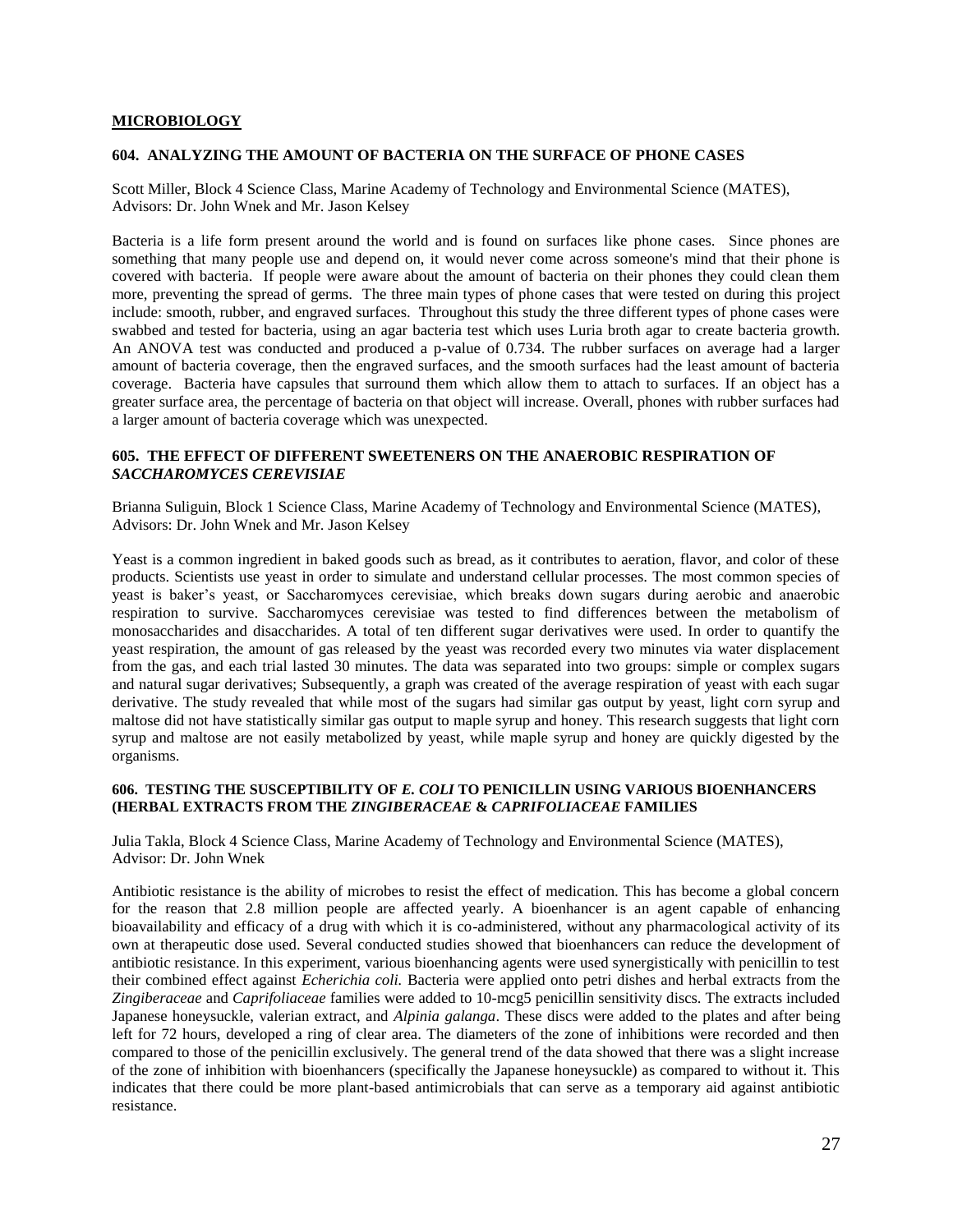#### **701. THE EFFECT HEAT EXPOSURE HAS ON PLASTIC WATER BOTTLES CONTAINING BISPHENOL A**

Timothy Bykowski, Block 1 Science Class, Marine Academy of Technology and Environmental Science (MATES), Advisors: Dr. John Wnek, and Mr. David Werner

Plastic can be found everywhere--from car parts to your shower curtain. Unfortunately, although plastic is revolutionary and useful in many ways, it is made with chemicals; some of which are detrimental to human health. One of these chemicals is Bisphenol A, also known as BPA. Bisphenol A has been used in the manufacturing of plastic water bottles since the 1960s. It has been theorized and commonly believed among people that Bisphenol A leaks from the plastic when it is heated, and therefore contaminates the water, which can be harmful to humans. In my research, I set out to find the amount of Bisphenol A contained in water from common-brand plastic bottles; both normal and heated. To calculate this, an ultraviolet-visible spectrophotometer was, which transmits a wave of light through the water, and calculates how much light was absorbed by the substances in the water. Bisphenol A absorbs the most light at the 230nm-270nm ultraviolet light range, so 260nm was used to ensure the results were accurate. It was found that before the plastic was heated, there was virtually no Bisphenol A contaminating the water sample. However, after microwaving the water bottles for ninety seconds, the amount of Bisphenol A found was significantly greater. In conclusion, drinking from room temperature plastic water bottles should not have any detrimental health effects on you; but be sure not to drink from plastic bottles that were in a hot atmosphere, such as your car on a hot summer day.

#### **702. BRAINWAVE TECHNOLOGY FOR CONTROL OF 3-D PRINTED PROSTHETICS**

Emma Engle, Block 3 Science Class, Marine Academy of Technology and Environmental Science (MATES), Advisor: Mr. Jason Kelsey

Through this experiment, 3-D printing, brain computer interface technology, and programming will be applied for the design and development of a low-cost prosthetic arm that can perform movements even more similar to regular body functions than other designs. Each of the individual pieces forming the prosthetic will be designed, 3-D printed, and pieced together. The brain computer interface technology in the form of a research-grade bluetooth EEG headset will be incorporated with arduino-compatible programming softwares through a serial communication port at 9600 baud rate to test if brain wave signals can control the custom-designed prosthetic in this experiment. The data recorded by the headset will wirelessly transmit the brainwave recordings to the computer or laptop where it will be sent through the communication port on the laptop to the arduino board. The arduino board will then send the programming for a specific function that the arm will perform corresponding to the nerve impulse signals recorded. The program sent to the motors will allow the arm to carry out the specific function such as opening the hand. If successful, this could create an easier, more convenient and more enjoyable lifestyle for people with lifechanging conditions such as paralysis. It can provide them with the capability to perform a wide range of motions or actions that had been lost and to perform them with more ease than that of most other prosthetic models.

#### **703. AN ANALYSIS OF WHAT MAKES A CHART-TOPPING SONG USING STEM**

Thomas Hagan, Block 1 Science Class, Marine Academy of Technology and Environmental Science (MATES), Advisors: Dr. John Wnek and Mr. Jason Kelsey

Popular music is a broad spectrum with seemingly endless variations of melodies, chords, and lyrics among other things. While yes, these songs can differ widely and almost no two songs will ever be the same, similar aspects can be found throughout. The objective of this analysis was to look at music's core elements and see if any particular factors are common in music on the "Billboard Hot 100." For this case, the study focused on genre, tempo, key, and time until the lyrics came in. To give context, beats per minute is calculated by counting the amount of quarter notes (beats) that occur in a one minute interval. The data set includes 16 weeks worth of "Hot 100" lists. After analysis of the data, several conclusions could be made. The most popular genre was hip-hop/rap, the most common interval of tempo (in beats per minute) was 91.6 BPM to 99.8 BPM, the most common key was C major with more major keys than minor keys in general, and the most common interval of time before the lyrics came in was 10-12 seconds.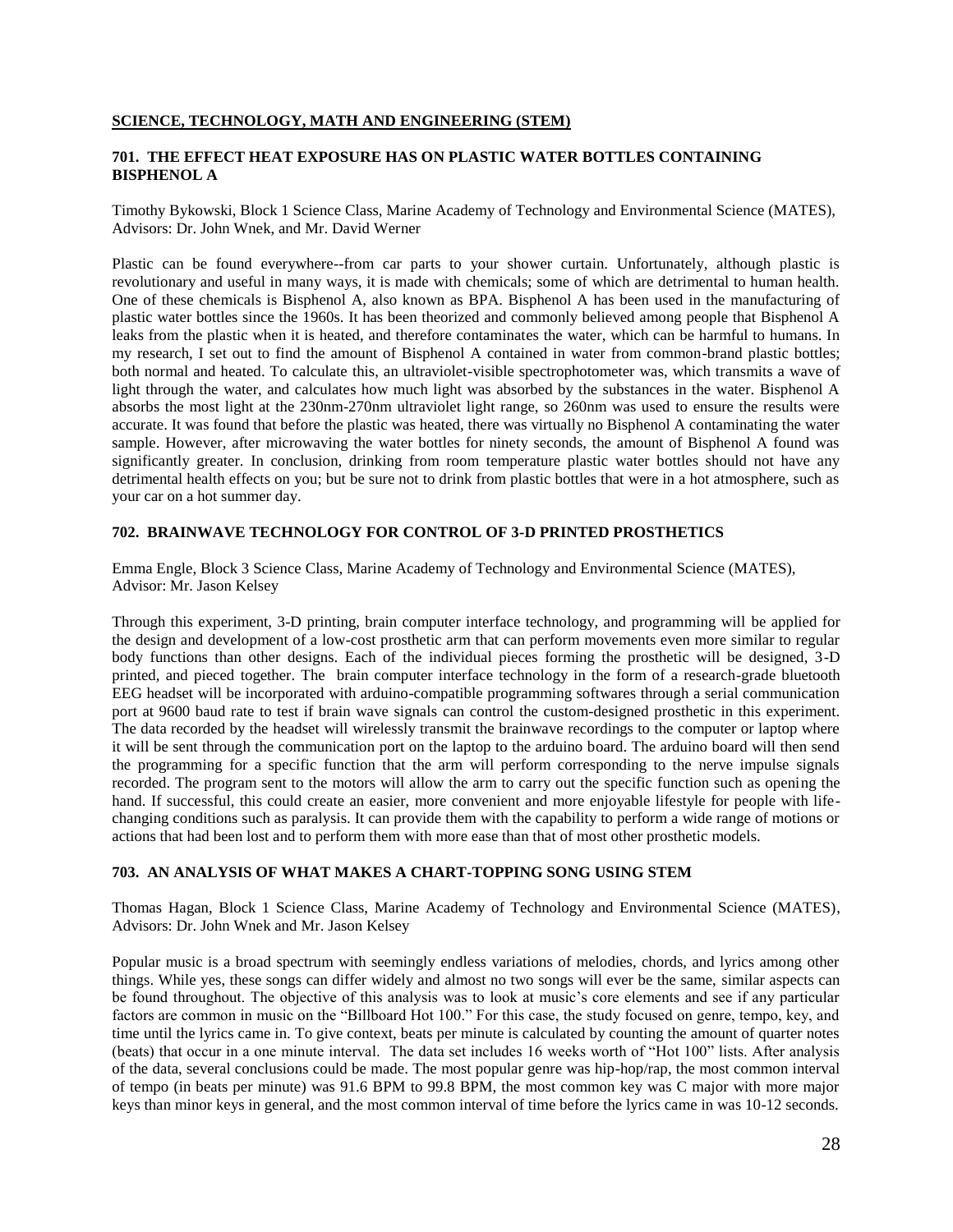#### **704. THE EFFECT OF DIFFERENT COMMON LIQUIDS ON DENTAL EROSION OVER TIME**

Blake Austin Jankowski, Block 3 Science Class, Marine Academy Of Technology and Environmental Science (MATES), Advisor: Mr. Jason Kelsey

Dental (enamel) erosion is an issue that affects over two billion people all over the world. The term dental erosion is defined as "the irreversible loss of tooth structure due to chemical dissolution by acids without the involvement of microorganisms". This study examines the loss of mass along with the discoloration of teeth due to common household liquids over a period of time. This study was done with five liquids, those liquids being distilled water (control), coke, diet coke, a kombucha drink, and orange juice. A total of 30 teeth were used in the experiment (six teeth per liquid). The study was conducted by immersing each tooth in its selected liquid for increments of 24 hours for 7 days. After every increment was completed the teeth were removed from their liquid and thoroughly dried then measured and placed back in their liquid. The average loss of mass (in grams) was 0.011 as compared to coke which was 0.022, diet coke which was 0.038, a kombucha drink which was 0.041, and orange juice which was 0.020.

#### **705. THE EFFECTS OF AIR FLOW IN COMPUTERS RELATING TO DUST BUILDUP**

John Kim, Block 3 Science Class, Marine Academy of Technology and Environmental Science (MATES), Advisors: Dr. John Wnek and Mr. Jason Kelsey

Computers contain many heat-generating components. They are usually cooled by pushing cool air over them with at least 1 fan. Dust-laden air gets pushed in by the case fans of a computer, but once it is inside the case, it slows down and produces a suitable environment for the dust particles to settle on the surfaces of many computer components. As dust builds up, the temperatures of the components rise and performance can drop. It can also be a safety hazard because it can catch fire. This study examines how pushing air in with the fans in different ways affects the amount of dust buildup. Temperatures while idle and while under load were recorded. To test the CPU and GPU's performance, the programs Cinebench and Heaven were used. Scores from these programs were recorded. However, the data gathered and recorded does not show any significant correlation between each setup. The test scores and temperatures do not vary much, and this can likely be attributed to the fact that not enough dust was collected in each setup to see any variation between the temperatures and scores.

#### **706. AN ANALYSIS OF HOW MODERN TECHNOLOGY HAS DIRECTLY IMPACTED MUSIC: WHAT DO THE NUMBERS SAY?**

Matthew McWeeney, Block 1 Chemistry 1 Class, Marine Academy of Technology and Environmental Science (MATES), Advisors: Dr. John Wnek and Mr. Jason Kelsey

Music, ever since its first conception, has been evolving for a variety of reasons. One notable and relatively recent cause for change is the introduction of modern technology, which made its forever-lasting impact in four primary ways: how music is made, what music is made with, how music is distributed, and how it has impacted music through everyday technology. With an objective to show that modern technology has a direct relationship with music's six unique elements, a total of 134 of the most popular songs of varying genres from 1970-2019 were analyzed. Various data regarding the evolution of technology were collected as well, such as the units of something sold or amount of influence during a specific period in time, which the songs were subsequently sourced from as well. The six characteristics of music that were rated are the following: melody, harmony, dynamics, time signature, tempo, and form. Using T-tests, linear regression, observations, and various other methods of data processing, it was shown that technology itself has not made a very substantial direct effect on music; however, other patterns and trends were discovered along the way regarding the general evolution of music, regardless of if it was a direct result of technological advances or not.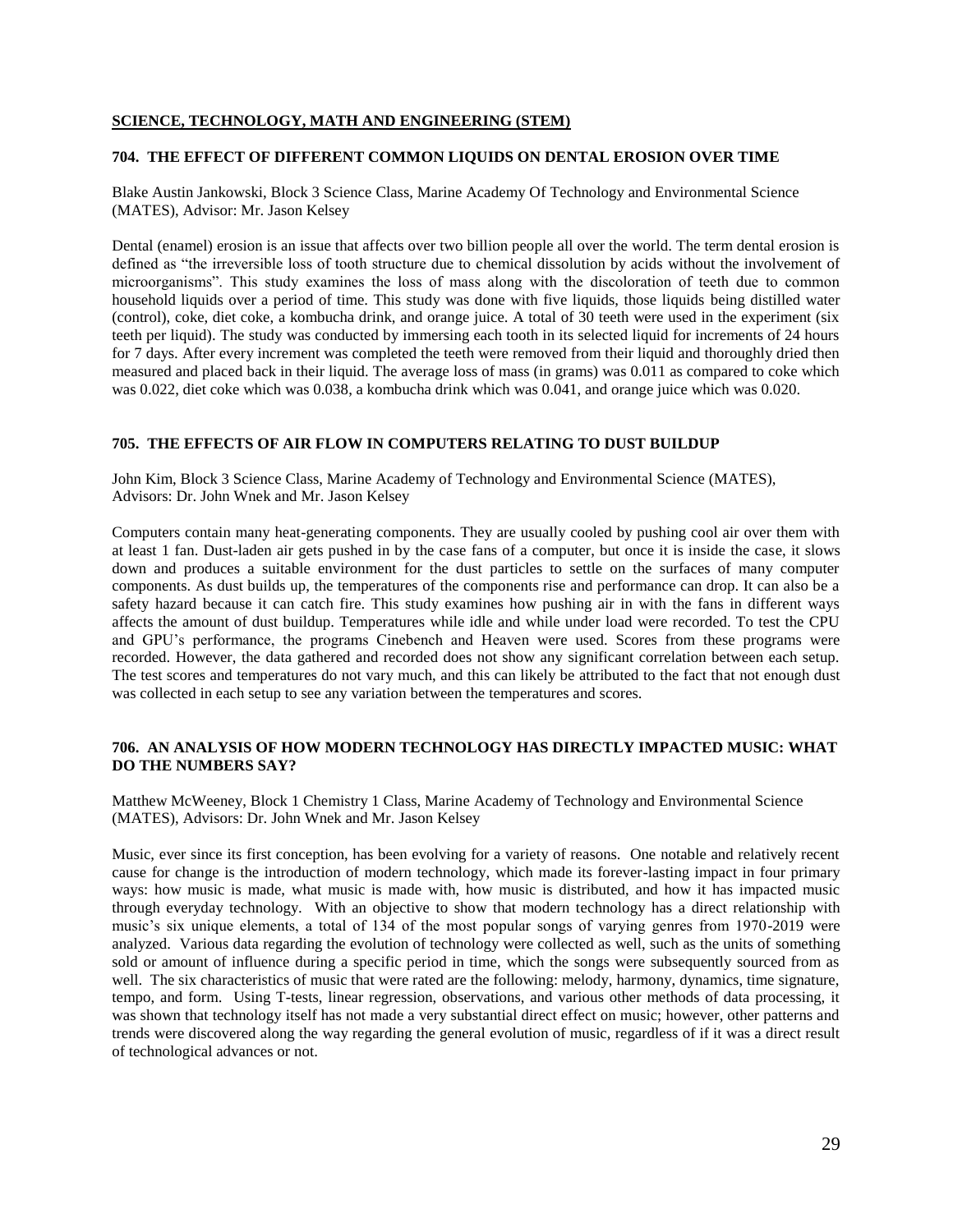#### **707. THE EFFECTS OF RADIO WAVES ON CO-CHANNEL INTERFERENCE**

Max Nagel, Block 1 Science Class, Marine Academy of Technology and Environmental Science (MATES), Advisors: Mr. David Werner and Dr. John Wnek.

Co-channel interference (CCI) is when two WiFi signals overlap and devices can be detected by both WiFi signals. CCI is an issue because it can cause serious WiFi speed reductions. WiFi blocking paints are most commonly used to prevent CCI. This study seeks to prevent CCI using radio waves. The radio waves were created by 2 Arduino UNOs along with 20 nRF24L01+. The Arduinos and transmitters were affixed to 2 5ft (076 m) tall wooden stands and placed 5 feet apart. All nearby electronic devices were unplugged. On one side of the posts was a WiFi source and on the other was a computer. The goal is the computer being unable to detect the WiFi. For each trial, the arduinos were turned on then the WiFi ping, upload speed, download speed, and connection statuses were tested 3 times and noted. This process was then repeated with the Arduino boards having a smaller and smaller delay between signal transmission. The results were recorded in a table. According to the table, as delay length decreased there was noticeable drop in upload speeds and a minor drop in ping; however, download speed and connection status remained unchanged. Results suggest that stopping CCI using radio waves is possible but it will require more radio waves.

#### **708. EFFECTS OF BUILDING PLACEMENT ON WIND FLOW AND TURBULENCE**

Gavin Ramins, Block 1 Science Class, Marine Academy of Technology and Environmental Science (MATES), Advisors: Dr. John D. Wnek and Mr. David Werner.

Building placement can have many adverse effects on how wind flows through a city. In order to combat this, cities have to be designed in order to maximize efficiency while putting the safety of pedestrians as the number one priority. There were two phases used during this research project. The aim of this project is to see how to best arrange a small city, and this was accomplished in the first phase by making a model city using a ratio to scale it down, then putting it in the MATES wind tunnel. The model was kept in the tunnel at various speeds until a stable reading was obtained. After results were taken from each wind speed and various city designs, phase two of research began. Phase two used a Computational Fluid Dynamic Model (CFD) to see what the windflow between each building and how turbulent the wind would get. The results specify that #3 was the best city design in terms of minimizing turbulence, with wind flow of 6.5 miles per second.

#### **709. THE EFFECT THAT DIFFERENT AMOUNTS OF VARIOUS SPF LEVELS OF SUNSCREEN HAVE ON PROTECTION AGAINST ULTRAVIOLET RAYS**

Emilia Savich, Block 3 Science Class, Marine Academy of Technology and Environmental Science (MATES), Advisor: Mr. Jason Kelsey

Ultraviolet (UV) rays are split into three categories: UVA, UVB, and UVC. UVA rays play a major part in skin aging and wrinkling and may initiate the development of most skin cancers. UVB rays are the main cause of skin reddening and sunburn, and they play a key role in the development of skin cancer. UVC rays are blocked by the ozone layer and do not reach the Earth's surface. Sunscreen protects against UV rays by either reflecting them or absorbing them. A sunscreen's SPF (Sun Protection Factor) number indicates what percentage of UVB rays it is able to block. A larger SPF number protects against more UV rays. This study analyzed how the SPF number and the amount of sunscreen used affected the length of time the sunscreens were able to protect against ultraviolet radiation. Different sunscreens with SPF values of 15, 30, 50, and 100 were sprayed on plastic pony beads that changed color when exposed to UV rays. This was repeated with one spray, two sprays, and three sprays. The beads were placed underneath a UVB lamp and later a UVA lamp. The length of time it took for the beads to change color was recorded. ANOVA tests mostly showed that there was a significant difference in the SPF level of sunscreen and the amount of sunscreen used. The results show that a larger SPF value and a greater amount of sunscreen used increases the duration of protection against UV radiation.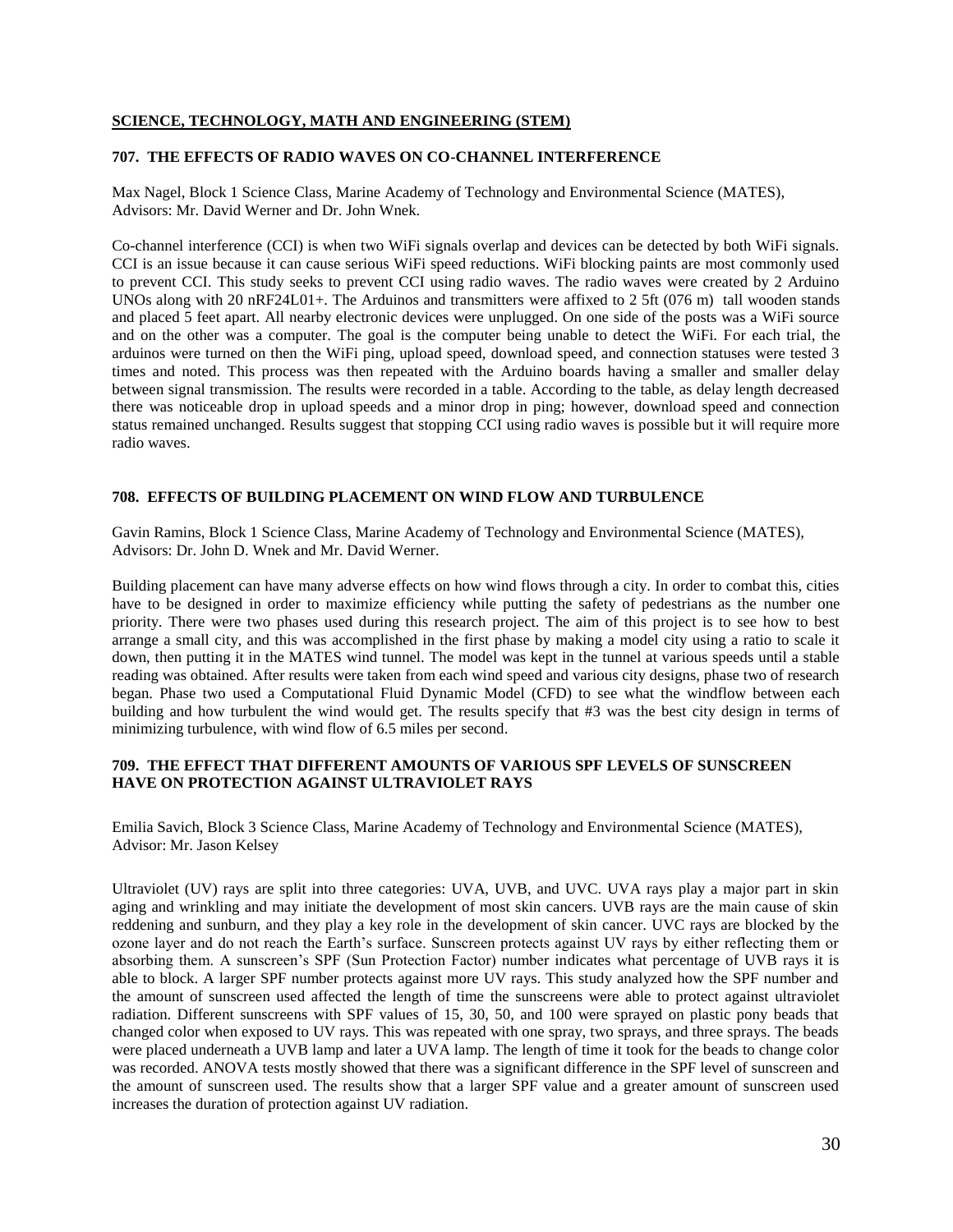#### **710. A ROBOTIC ANKLE INVERSION CORRECTION DEVICE USING A FLEX SENSOR AND A SOLENOID ARTIFICIAL MUSCLE**

Karen Tsang, Block 3 Science Class, Marine Academy of Technology and Environmental Science (MATES), Advisor: Mr. Jason Kelsey

The ankle is extremely unstable after a sprain and re-injury must be prevented for a full recovery. Traditional methods of preventing re-injury, such as compression, lace-up, and semi-rigid ankle braces, are linked to immobilization and muscle weakness. The objective of this device is to detect a potential ankle sprain and evert the foot, preventing an ankle sprain while remaining cost-effective and simple. The flex sensor detects the ankle's plantarflexion. Circuit I is a comparator circuit using a LM234 IC chip comparing the voltage transmitted through the flex sensor and potentiometer. The circuit outputs 6V when the sensor is straight and 1.5V when flexed. Circuit II is an inverter circuit using a 2N7000 transistor that outputs 6V when it receives 1.5V from Circuit I and about 0.6V when it receives 6V. Circuit III is an amplifier circuit using a TIP102 transistor that outputs 15V when it receives 6V from Circuit II. The 15V drives a copper wire solenoid with a magnetized piston which rises and everts the ankle, mimicking the fibularis longus muscle. Traditional ankle devices stabilize the joint by holding it in a fixed position; however, this device simulates the body's natural muscle contractions to prevent injury.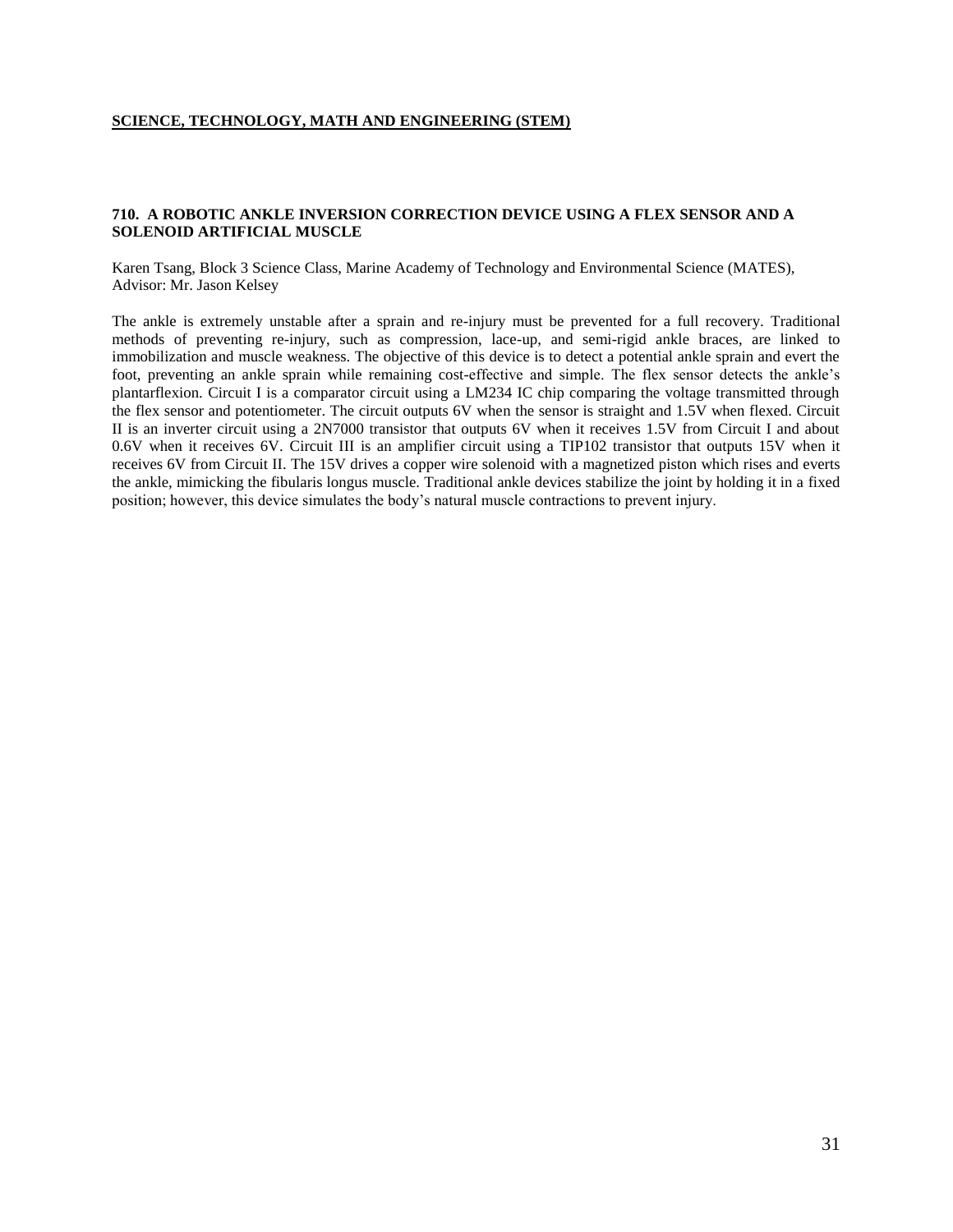#### **ZOOLOGY**

#### **801. THE EFFECTS OF REEF SAFE AND OXYBENZONE CONTAINING SUNSCREENS ON**  *PALAEMONETES VULGARIS*

Jonathan Beck, Block 3 Science Class, Marine Academy of Technology and Environmental Science (MATES), Advisor: Mr. Jason Kelsey

Oxybenzone is a chemical compound commonly used in sunscreens to protect the skin from UV rays by absorbing the rays and turning them into heat. There have been concerns in the past that oxybenzone, being a carbon-based compound, could be harming marine ecosystems, such as the coral reefs. Therefore, "reef safe" sunscreens, which contain such active ingredients as zinc oxide or titanium oxide are accepted as "better for the environment." This study examines the effects that oxybenzone containing and reef safe sunscreens have on shore shrimp (*Palaemonetes vulgaris*) to determine which type of sunscreen is better for the environment. These shrimp were exposed to 15ml of sunscreen being added to their tanks every other day for the course of a week. One tank was exposed to Coppertone, an oxybenzone containing sunscreen, the second, Sun Bum, a reef safe sunscreen, and finally, one tank was not exposed to any sunscreen as a control. The oxybenzone containing sunscreen had a significantly higher mortality than the reef safe sunscreen. Both sunscreens caused a higher turbidity in the water, and left an oily layer on the surface. Results suggest that oxybenzone containing sunscreens have a greater impact on the environment than reef safe sunscreens.

#### **802. TESTING DIFFERENT VARIATIONS OF LED AND UV LIGHTS TO SEE THE INFLUENCE DIFFERENT COLORS HAVE ON THE BEHAVIOR OF CHICKENS,** *GALLUS GALLUS*

#### **Julie Ann Dalton, Block One Science Class, Marine Academy of Technology and Environmental Science (MATES), Advisor: Dr. John Wnek**

This experiment was conducted by subjecting 15-17 month old Rhode Island Red pullets to multiple types of LED and UV lights in order to show the behavior and emotional expression of hens in the laying industry. Tests were conducted during the day and at night due lighting fixtures being left on 24/7 in commercial enclosures. Hens in the meat and egg industry are kept in conditions far from ideal causing unwarranted stress and anxiety that may lead to health problems including physical and mental ailments. Furthermore, avian species are not on the Humane Methods of Slaughter Act, meaning that they do not require humane handling or proper treatment of chickens or other birds in the process of their slaughter. The slaughter of broiler (meat) chickens is quite a disturbing process. The process of disposing of "spent" egg laying chickens is often even more inhumane. If the introduction of LED or UV lights can improve their way of living, adding those specific lights may make a more humane environment for the chickens.

#### **803. ANALYZING THE PREFERENCES OF NATIVE BIRD SPECIES IN THE PINELANDS AREA TO CREATE AN EFFICIENT AND WASTE-FREE FOOD BLEND**

Tyler Depa, Block 4 Science Class, Marine Academy of Technology and Environmental Science (MATES), Advisors: Mr. Jason Kelsey

Many homeowners and naturalists set up bird feeders and baths in their yard. One problem for them is the wide variety of choices when selecting seeds and nuts. Many store bought seed blends include filler seeds, like millet, that the birds do not eat and toss on the ground. Some seeds can even grow as a new plant! This study analyzed different bird seeds to determine the best mix. In order to reach this conclusion, local birds and their favorite food were researched. The four foods that were the most common, shelled sunflower seeds, safflower seeds, corn, and shelled peanuts, were tested on four tube bird feeders. The first trial included testing an "economy mix", where most of the seed was tossed away by the birds, leaving waste. The second trial tested the four foods individually, where corn and safflower seeds were eliminated. The third trial tested different mixtures of sunflower seeds and peanuts. The result of the experiment was the best mixture, with one-fourth peanuts and three-fourths sunflower seeds.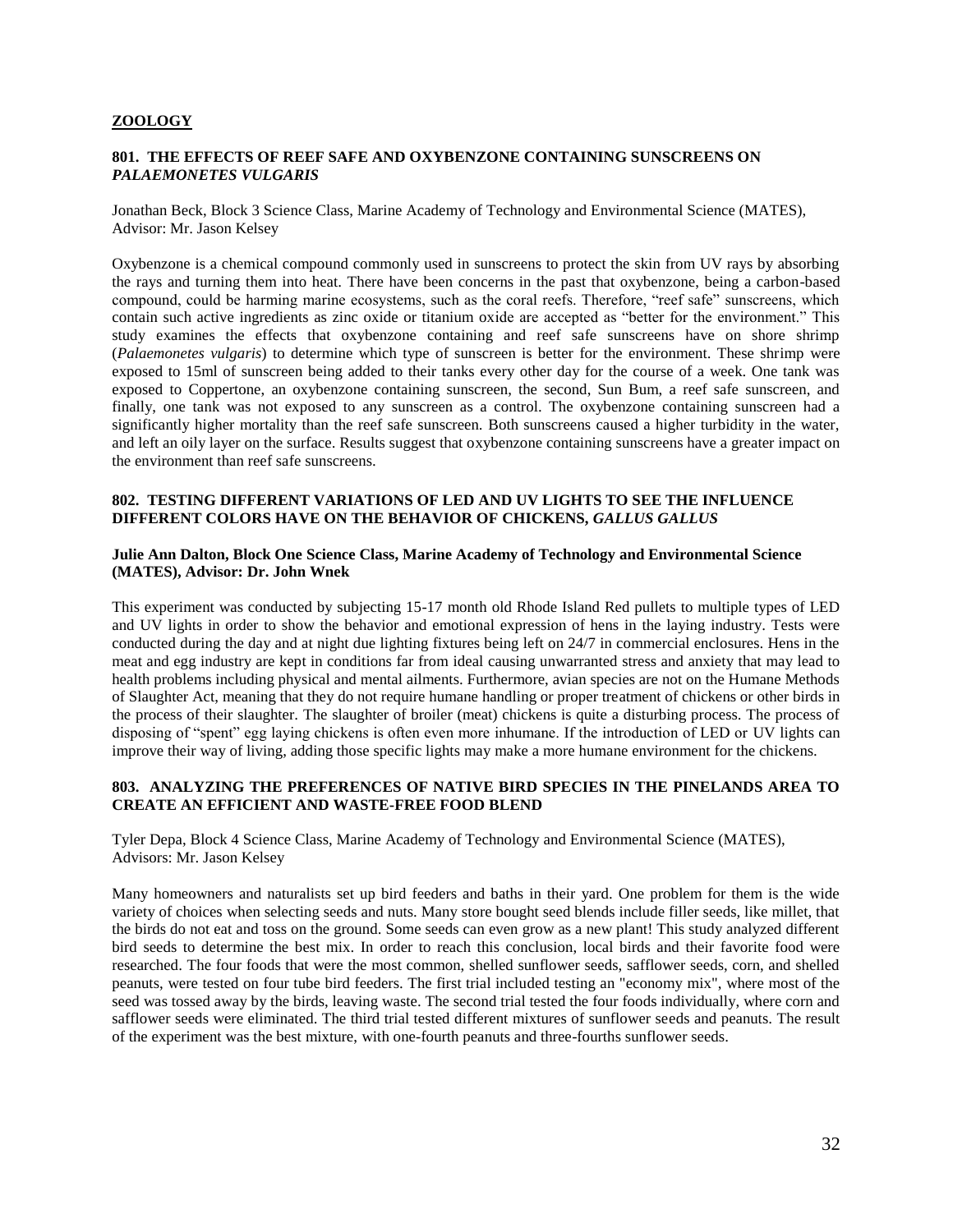#### **ZOOLOGY**

#### **804. THE EFFECTS OF VARYING CHEM LIGHT COLORS ON** *MALACLEMYS TERRAPIN TERRAPIN* **ATTRACTION**

Calli Dunn, Block 4 Science Class, Marine Academy of Technology and Environmental Science (MATES), Advisors: Dr. John Wnek and Mr. Jason Kelsey

Over the years, different colors of lighting, chem light colors, have become popular. Many of these lights attract migrating turtles and hatchlings that are attempting to make their way to the water, and disturb nesting females. The effects of various chem light colors on *Malaclemys terrapin terrapin* in a subaquatic environment have not been previously studied. The aim of this research was to find the chem light color that the terrapins preferred the most and the least, and use this information to change waterfront house lights in a way that will benefit the terrapins in Barnegat Bay. This experiment had three phases, each one unique to a specific part of Barnegat Bay. In phase I of research, all of the color combinations of red, blue, green, yellow, and white were tested against each other. The color that the turtles preferred the most was blue and the least was red. Phase II tested how fast the turtles swam to each color. On average, they swam to the yellow chem light the fastest. Phase III tested the preference of the terrapins in different turbidities. Unlike the other two phases, the color green was preferred the most. All phases of research supported blue, yellow, and green as the colors preferred the most and red as the color preferred the least, therefore, red lights could be the solution to this issue.

#### **805. HOW** *MERCENARIA MERCENARIA* **FILTER THE WATER IN BARNEGAT BAY**

Nick Guerriero, Block 3 Science Class, Marine Academy of Technology and Environmental Science (MATES), Advisors: Dr. John Wnek, Mr. Jason Kelsey, and Mr. Rick Bushnell

Hard clams and other filter feeding organisms have a very important place in their environment; these organisms all use different methods, but they all filter water in order to eat. This filtering process inadvertently makes the water these clams live in cleaner. By filtering about one gallon of water every hour constantly, hard clams can have a beneficial impact on the environment they live in. Throughout the course of my study, I tested how different sized clams filter water under different conditions. The clams were separated into three containers per variable, baby clams and bay water, cherrystone clams and bay water, and a container of just bay water for a control. These containers were placed into three different setups/variables, one group was kept at about 65°F (18.3C), one group had each container of bay water pumped with dissolved oxygen, and one group was kept at 70°F (21.1C) Throughout these trials, the baby clams filtered significantly more chlorophyll from the water, and consumed more dissolved oxygen then the cherrystone clams. The two variables of added dissolved oxygen, and higher temperature also both showed more chlorophyll and dissolved oxygen being taken out of the water. These results show that areas with higher concentrations of dissolved oxygen, and have a slightly higher temperature would be better suited to use clams to clean the water.